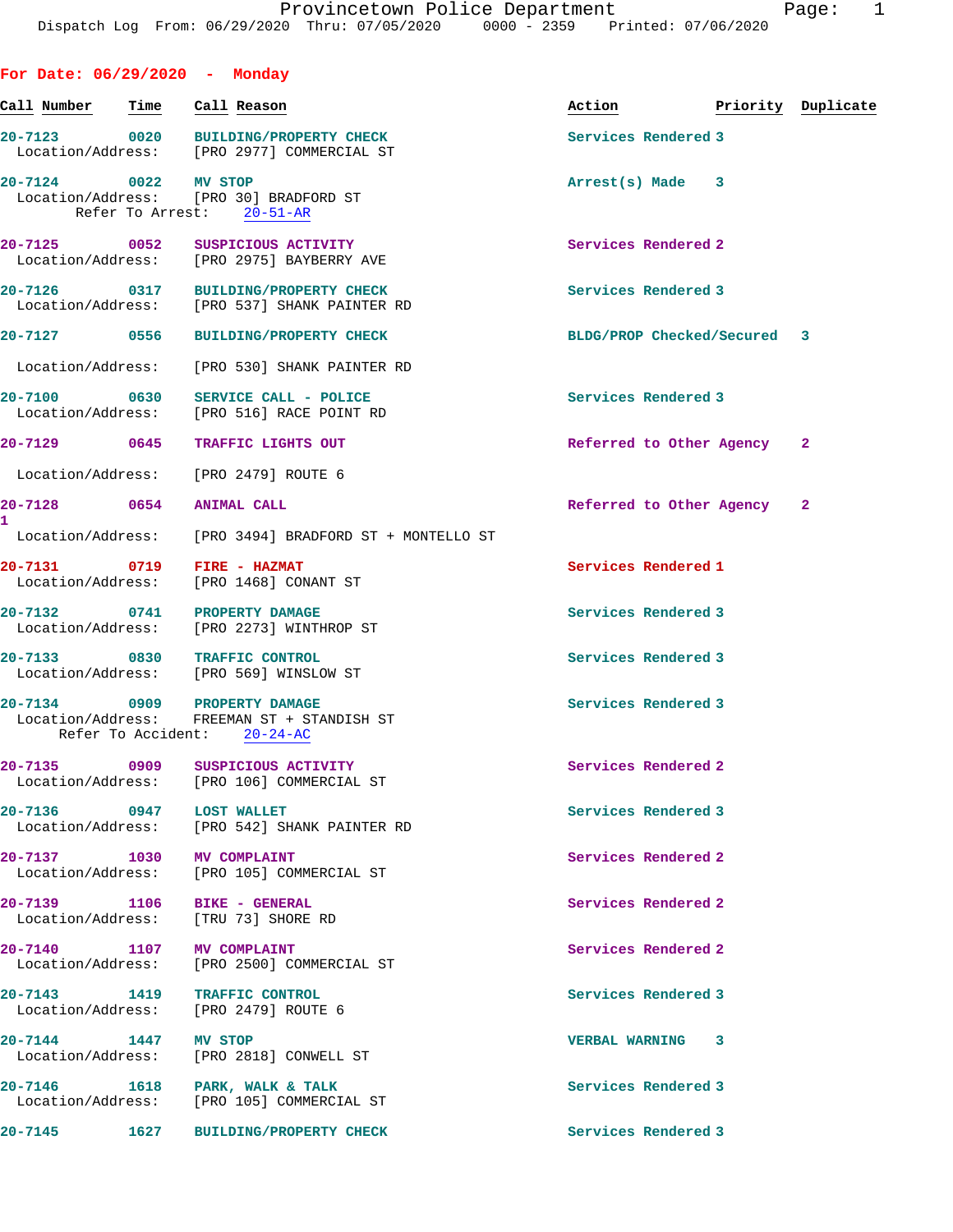|                                                                     | Provincetown Police Department<br>Dispatch Log From: 06/29/2020 Thru: 07/05/2020 0000 - 2359 Printed: 07/06/2020 | 2<br>Page:                     |
|---------------------------------------------------------------------|------------------------------------------------------------------------------------------------------------------|--------------------------------|
|                                                                     | Location/Address: [PRO 2206] PILGRIMS LANDING                                                                    |                                |
| 1631 MV STOP<br>$20 - 7148$<br>Location/Address: [PRO 2513] ROUTE 6 |                                                                                                                  | <b>VERBAL WARNING 3</b>        |
| 20-7149 1640 MV STOP<br>Location/Address: [PRO 2518] ROUTE 6        |                                                                                                                  | <b>VERBAL WARNING</b><br>3     |
| 20-7150 1719 MV STOP                                                | Location/Address: [PRO 767] BRADFORD ST                                                                          | VERBAL WARNING 3               |
| 20-7151 1740 911 - GENERAL                                          | Location/Address: [PRO 144] COMMERCIAL ST                                                                        | Services Rendered 1            |
| $20 - 7152$<br>Location/Address: [PRO 3440] ROUTE 6                 | 1836 MV OBSERVANCE / ASSIGNMENT                                                                                  | Services Rendered 3            |
| 20-7153 2014 ALARM - GENERAL                                        |                                                                                                                  | False Alarm Weather (No Bill)  |
|                                                                     | Location/Address: [PRO 2558] BRADFORD ST                                                                         |                                |
|                                                                     | 20-7154 2141 BUILDING/PROPERTY CHECK<br>Location/Address: [PRO 2540] RACE POINT RD                               | Services Rendered 3            |
| 20-7157 2348 PARK, WALK & TALK                                      | Location/Address: [PRO 3870] COMMERCIAL ST                                                                       | Services Rendered 3            |
| For Date: $06/30/2020 - Tuesday$                                    |                                                                                                                  |                                |
|                                                                     | 20-7159 0002 BUILDING/PROPERTY CHECK                                                                             | BLDG/PROP Checked/Secured 3    |
|                                                                     | Location/Address: [PRO 4084] COMMERCIAL ST                                                                       |                                |
|                                                                     | 20-7158 0004 MV OBSERVANCE / ASSIGNMENT<br>Location/Address: BRADFORD ST + RYDER ST                              | Services Rendered 3            |
|                                                                     | 20-7160 0009 BUILDING/PROPERTY CHECK                                                                             | BLDG/PROP Checked/Secured 3    |
|                                                                     | Location/Address: [PRO 3609] COMMERCIAL ST                                                                       |                                |
| 20-7161<br>$\overline{0032}$<br>Location/Address:                   | PARK, WALK & TALK<br>[PRO 3870] COMMERCIAL ST                                                                    | Services Rendered 3            |
| 20-7162<br>0033                                                     | <b>BUILDING/PROPERTY CHECK</b>                                                                                   | BLDG/PROP Checked/Secured<br>3 |
| Location/Address:                                                   | [PRO 2737] COMMERCIAL ST                                                                                         |                                |
| $20 - 7164$<br>0052                                                 | SUSPICIOUS ACTIVITY                                                                                              | No Action Required<br>2        |
| Location/Address:                                                   | [PRO 2977] COMMERCIAL ST                                                                                         |                                |
| 20-7163 0058<br>Location/Address:                                   | <b>BUILDING/PROPERTY CHECK</b><br>[PRO 2977] COMMERCIAL ST                                                       | Services Rendered 3            |
| 20-7165<br>0059                                                     | <b>BUILDING/PROPERTY CHECK</b>                                                                                   | BLDG/PROP Checked/Secured 3    |
| Location/Address:                                                   | [PRO 1638] COMMERCIAL ST                                                                                         |                                |
| 20-7166 0110<br>Location/Address:                                   | MV OBSERVANCE / ASSIGNMENT<br>BRADFORD ST + HIGH POLE HILL                                                       | Services Rendered 3            |
| 20-7167 0120<br>Location/Address:                                   | MV OBSERVANCE / ASSIGNMENT<br>HARRY KEMP WAY + HOWLAND ST                                                        | Services Rendered 3            |
| 20-7168 0216<br>Location/Address:                                   | BUILDING/PROPERTY CHECK<br>WAREHAM ST                                                                            | Services Rendered 3            |
| 20-7169 0516<br>Location/Address:                                   | MV OBSERVANCE / ASSIGNMENT<br>[PRO 521] ROUTE 6                                                                  | Services Rendered 3            |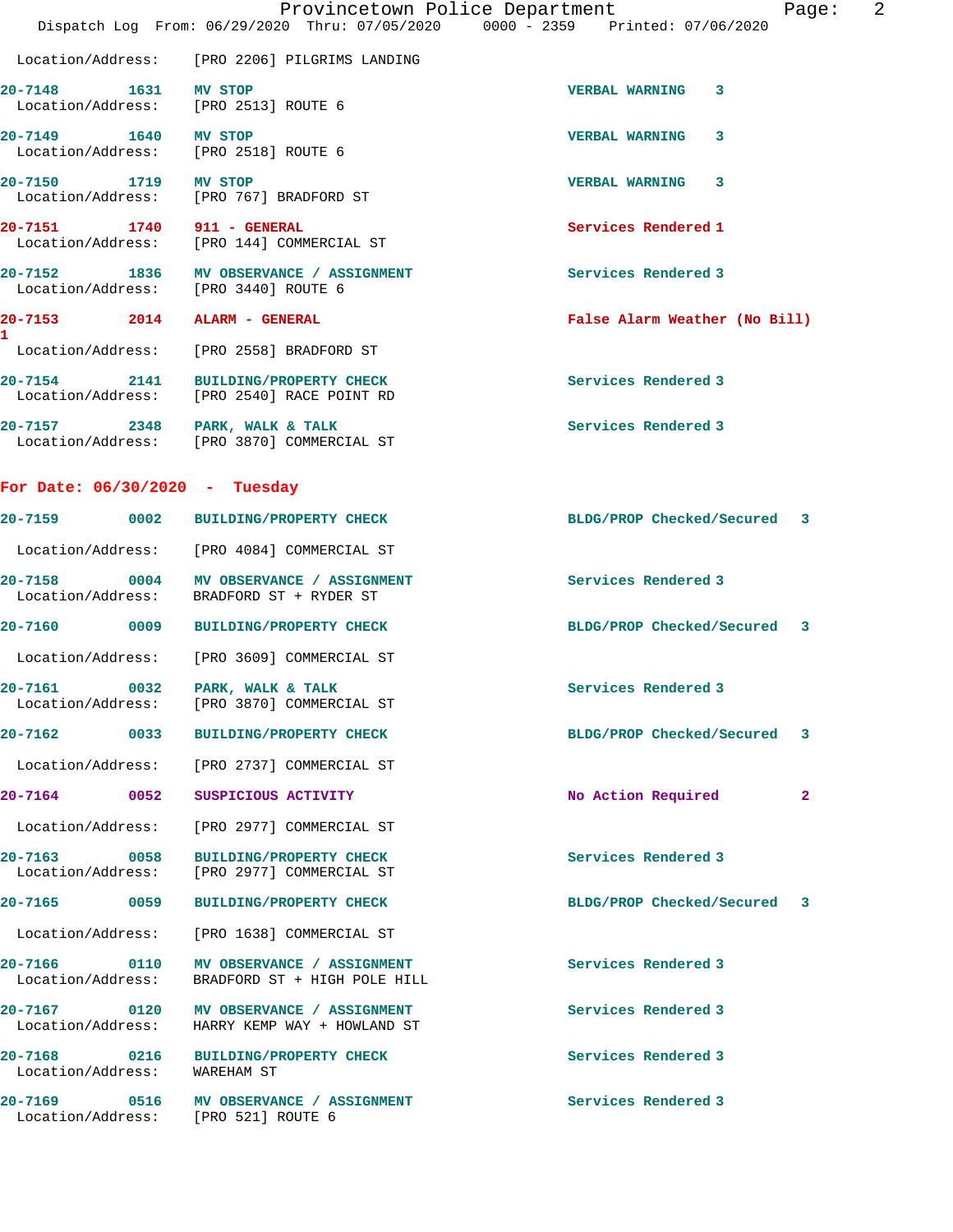**20-7170 0534 MV OBSERVANCE / ASSIGNMENT Services Rendered 3**  Location/Address: JEROME SMITH RD + SHANK PAINTER RD 20-7171 0549 SERVICE CALL - POLICE **SERVICE SERVICE SERVICE SERVICE** Services Rendered 3 Location/Address: [PRO 516] RACE POINT RD **20-7172 0601 BUILDING/PROPERTY CHECK BLDG/PROP Checked/Secured 3** Location/Address: [PRO 3489] COMMERCIAL ST 20-7175 0645 POLL COVERAGE 3<br>
Location/Address: [PRO 105] COMMERCIAL ST Location/Address: **20-7174 0715 MV COMPLAINT Services Rendered 2**  Location/Address: [PRO 2977] COMMERCIAL ST **20-7176 0849 SERVICE CALL - POLICE Services Rendered 3**  Location/Address: [PRO 1213] FREEMAN ST **20-7179 0901 911 - GENERAL Services Rendered 1**  Location/Address: [PRO 2521] ROUTE 6 **20-7177 0954 911 MISDIAL Services Rendered 1**  Location/Address: [PRO 2860] COMMERCIAL ST 20-7178 1020 LOST OCTOPUS BRACELET **1020 Services Rendered 3**  Location/Address: [PRO 542] SHANK PAINTER RD **20-7181 1029 LOST WALLET Services Rendered 3**  Location/Address: [PRO 542] SHANK PAINTER RD **20-7180 1032 MEDICAL EMERGENCY PATIENT REFUSAL 1**  Location/Address: [PRO 442] HARRY KEMP WAY **20-7182 1044 DEBIT CARD Services Rendered 3**  Location/Address: [PRO 1625] COMMERCIAL ST **20-7183 1051 911 TEST CALL 1051 Services Rendered 1 Services Rendered 1** [PRO 106] COMMERCIAL ST **20-7184 1148 MV COMPLAINT Services Rendered 2**  Location/Address: [PRO 526] RYDER ST EXT **20-7185 1315 ALARM - FIRE Services Rendered 1**  Location/Address: [PRO 3366] MILLER HILL RD **20-7186 1414 911 - GENERAL Services Rendered 1**  Location/Address: [PRO 442] HARRY KEMP WAY **20-7189 1426 MEDICAL EMERGENCY Services Rendered 1**  Location/Address: [PRO 312] COMMERCIAL ST **20-7188 1432 ALARM - GENERAL 120 CONSUMING A SERIE RAISE ALARM 1 <br>
Location/Address: [PRO 1375] DAGGETT LN** [PRO 1375] DAGGETT LN **20-7190 1505 911 TEST CALL Services Rendered 1**  Location/Address: [PRO 63] BRADFORD ST EXT **20-7192 1604 911 CALL Services Rendered 1**  Location/Address: [PRO 2977] COMMERCIAL ST **20-7193 1614 LOST PNC CREDIT CARD Services Rendered 3**  Location/Address: [PRO 542] SHANK PAINTER RD **20-7194 1630 PARK, WALK & TALK Services Rendered 3**  Location/Address: [PRO 105] COMMERCIAL ST **20-7195 1634 ALARM - FIRE False Alarm 1**  [PRO 2227] BRADFORD ST **20-7197 1721 MV STOP VERBAL WARNING 3**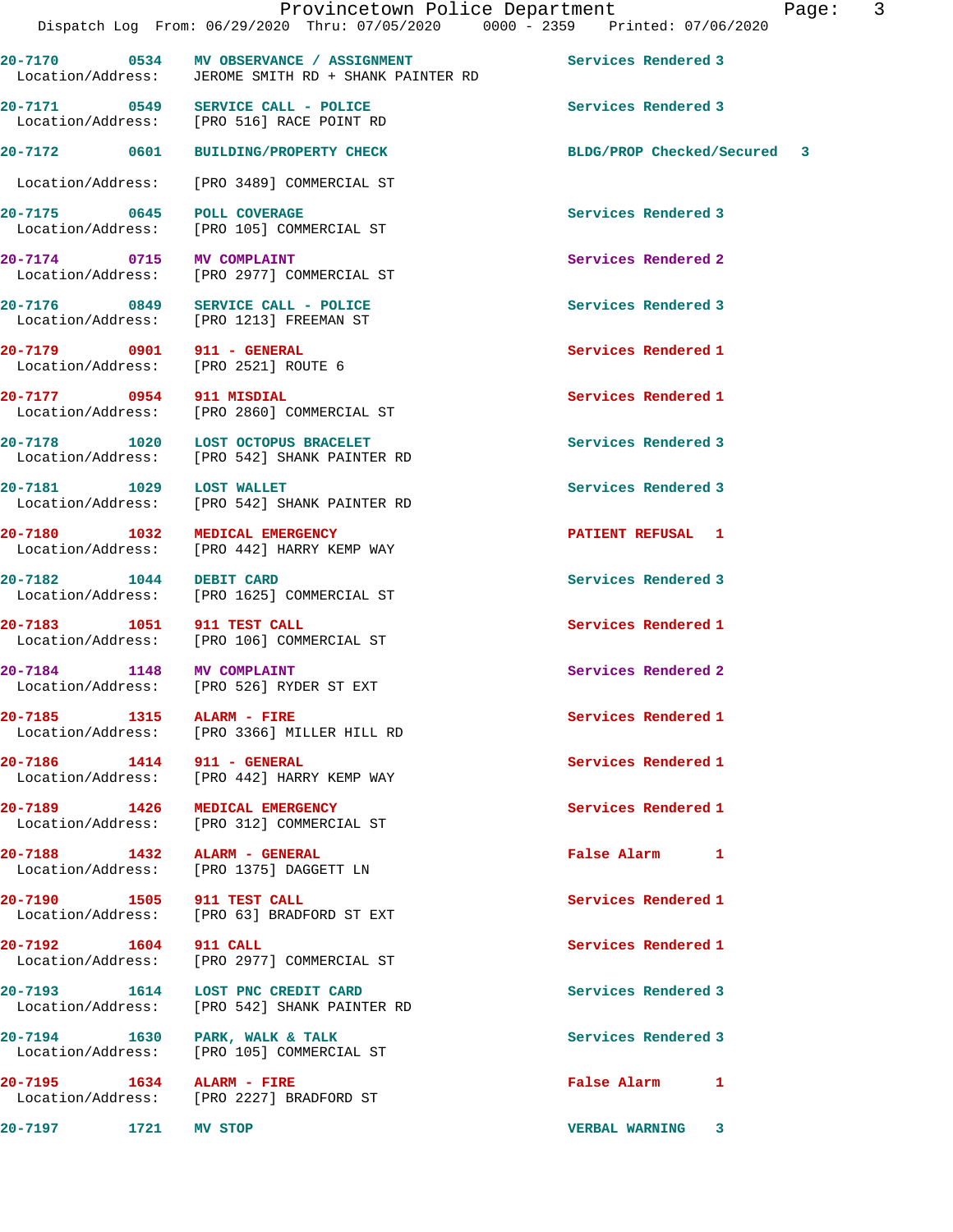|                                                             | Dispatch Log From: 06/29/2020 Thru: 07/05/2020 0000 - 2359 Printed: 07/06/2020 | Provincetown Police Department<br>Page: | - 4 |
|-------------------------------------------------------------|--------------------------------------------------------------------------------|-----------------------------------------|-----|
|                                                             | Location/Address: [PRO 2513] ROUTE 6                                           |                                         |     |
| 20-7198 1725 MV COMPLAINT                                   | Location/Address: [PRO 595] BRADFORD ST                                        | Services Rendered 2                     |     |
|                                                             | 20-7199 1734 PARK, WALK & TALK<br>Location/Address: [PRO 175] COMMERCIAL ST    | Services Rendered 3                     |     |
| 20-7200 1740 MV STOP<br>Location/Address: [PRO 521] ROUTE 6 |                                                                                | VERBAL WARNING 3                        |     |
|                                                             | 20-7201 1802 DISTURBANCE - FIGHT / ARGUMENT                                    | Transported to Hospital 1               |     |
|                                                             | Location/Address: [PRO 3432] COMMERCIAL ST                                     |                                         |     |
|                                                             | 20-7202 1818 COMPLAINT - GENERAL<br>Location/Address: [PRO 2567] COMMERCIAL ST | Services Rendered 3                     |     |
| 20-7207 2112 NOISE COMPLAINT                                | Location/Address: [PRO 4144] BRADFORD ST                                       | SPOKEN TO 3                             |     |
| 20-7208 2123 MV STOP                                        | Location/Address: BRADFORD ST + ANTHONY ST                                     | 3<br><b>VERBAL WARNING</b>              |     |
| 20-7209 2130 MV STOP                                        | Location/Address: [PRO 2489] BRADFORD ST                                       | VERBAL WARNING 3                        |     |
|                                                             | 20-7210 2253 SUSPICIOUS ACTIVITY<br>Location/Address: [PRO 1207] COMMERCIAL ST | Services Rendered 2                     |     |
| 20-7211 2257 NOISE COMPLAINT                                | Location/Address: [PRO 3815] BRADFORD ST EXT                                   | SPOKEN TO 3                             |     |
| 20-7213 2339 PARK, WALK & TALK                              | Location/Address: [PRO 3870] COMMERCIAL ST                                     | Services Rendered 3                     |     |
| For Date: $07/01/2020$ - Wednesday                          |                                                                                |                                         |     |
|                                                             | 20-7215 0024 BUILDING/PROPERTY CHECK                                           | BLDG/PROP Checked/Secured 3             |     |
|                                                             | Location/Address: [PRO 182] COMMERCIAL ST                                      |                                         |     |
|                                                             | 20-7216  0025 BUILDING/PROPERTY CHECK                                          | BLDG/PROP Checked/Secured 3             |     |
|                                                             | Location/Address: [PRO 175] COMMERCIAL ST                                      |                                         |     |
| 20-7218 0032 PARK, WALK & TALK<br>Location/Address:         | [PRO 3870] COMMERCIAL ST                                                       | Services Rendered 3                     |     |
| 20-7217 0035<br>Location/Address:                           | MV OBSERVANCE / ASSIGNMENT<br>BRADFORD ST + RYDER ST                           | Services Rendered 3                     |     |
| 20-7219 0046                                                | BUILDING/PROPERTY CHECK                                                        | BLDG/PROP Checked/Secured 3             |     |
| Location/Address:                                           | [PRO 3443] COMMERCIAL ST                                                       |                                         |     |
| 20-7220<br>Location:                                        | 0059 PARK, WALK & TALK<br>[PRO 3431] LOPES SQUARE                              | Services Rendered 3                     |     |
|                                                             |                                                                                | BLDG/PROP Checked/Secured 3             |     |
| Location/Address:                                           | [PRO 3259] MACMILLAN WHARF                                                     |                                         |     |
| 20-7222 0111<br>Location/Address:                           | <b>BUILDING/PROPERTY CHECK</b><br>[PRO 3259] MACMILLAN WHARF                   | Services Rendered 3                     |     |
| 20-7223 0146                                                | MV OBSERVANCE / ASSIGNMENT<br>Location/Address: [PRO 3004] BRADFORD ST         | Services Rendered 3                     |     |
| 0239<br>20-7224                                             | BUILDING/PROPERTY CHECK                                                        | Services Rendered 3                     |     |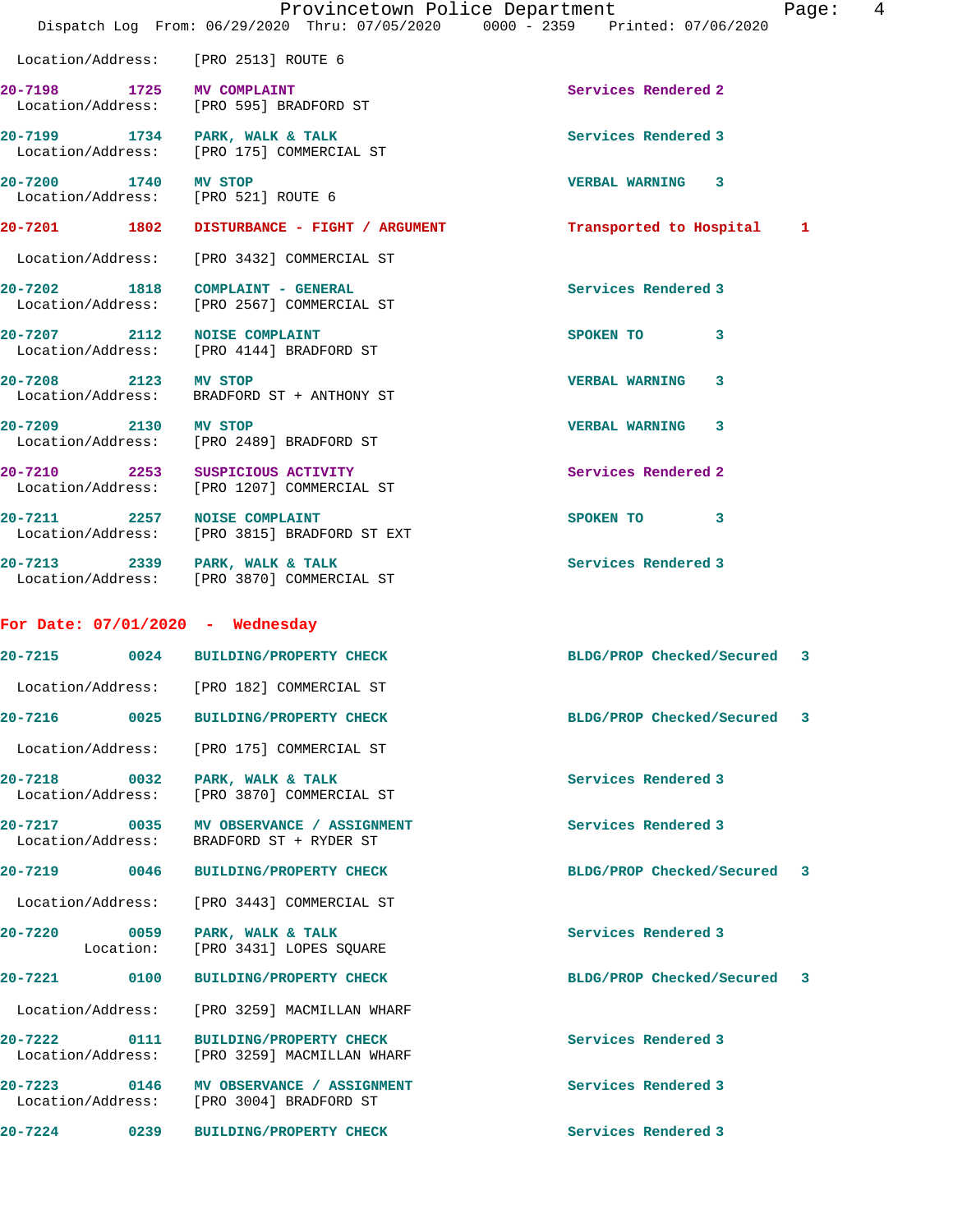|                                   | Provincetown Police Department<br>Dispatch Log From: 06/29/2020 Thru: 07/05/2020 0000 - 2359 Printed: 07/06/2020 |                             | $-5$<br>Page:           |
|-----------------------------------|------------------------------------------------------------------------------------------------------------------|-----------------------------|-------------------------|
| Location/Address:                 | [PRO 433] RYDER ST EXT                                                                                           |                             |                         |
| Location/Address:                 | 20-7225 0257 BUILDING/PROPERTY CHECK<br>[PRO 3296] SHANK PAINTER RD                                              | Services Rendered 3         |                         |
| 20-7226 0409                      | <b>BUILDING/PROPERTY CHECK</b>                                                                                   | BLDG/PROP Checked/Secured 3 |                         |
| Location/Address:                 | [PRO 516] RACE POINT RD                                                                                          |                             |                         |
| 20-7227 0421<br>Location/Address: | MEDICAL EMERGENCY<br>[PRO 1177] COURT ST                                                                         | Services Rendered 1         |                         |
|                                   | 20-7228 0505 MV OBSERVANCE / ASSIGNMENT<br>Location/Address: ROUTE 6 + CONWELL ST                                | Services Rendered 3         |                         |
| 20-7229 0508<br>Location/Address: | MV OBSERVANCE / ASSIGNMENT<br>SNAIL RD                                                                           | Services Rendered 3         |                         |
|                                   | 20-7230 0539 MV OBSERVANCE / ASSIGNMENT<br>Location/Address: [PRO 3440] ROUTE 6                                  | Services Rendered 3         |                         |
| 20-7231 0618<br>Location/Address: | BUILDING/PROPERTY CHECK<br>[PRO 3121] COMMERCIAL ST                                                              | Services Rendered 3         |                         |
|                                   | 20-7232 0900 SERVICE CALL - POLICE<br>Location/Address: [PRO 516] RACE POINT RD                                  | Services Rendered 3         |                         |
| 20-7235 0945                      | <b>BUILDING/PROPERTY CHECK</b>                                                                                   | BLDG/PROP Checked/Secured   | $\overline{\mathbf{3}}$ |
| Location/Address:                 | [PRO 2206] PILGRIMS LANDING                                                                                      |                             |                         |
| 20-7236 1010                      | MV OBSERVANCE / ASSIGNMENT                                                                                       | BLDG/PROP Checked/Secured 3 |                         |
| Location/Address:                 | [PRO 2489] BRADFORD ST                                                                                           |                             |                         |
| 20-7238 1044<br>Location/Address: | PARK, WALK & TALK<br>[PRO 537] SHANK PAINTER RD                                                                  | Services Rendered 3         |                         |
| 20-7239 1123                      | MV OBSERVANCE / ASSIGNMENT                                                                                       | BLDG/PROP Checked/Secured 3 |                         |
|                                   | Location/Address: [PRO 2513] ROUTE 6                                                                             |                             |                         |
| 20-7240                           | 1125 MV STOP<br>Location/Address: [PRO 196] COMMERCIAL ST                                                        | <b>VERBAL WARNING 3</b>     |                         |
|                                   | 20-7241 1210 MV COLLISION<br>Location/Address: SHANK PAINTER RD + ROUTE 6<br>Refer To Accident: 20-25-AC         | Services Rendered 1         |                         |
|                                   | 20-7242 1320 PARK, WALK & TALK<br>Location/Address: [PRO 105] COMMERCIAL ST                                      | Services Rendered 3         |                         |
|                                   | 20-7243 1405 LOST PROPERTY<br>Location/Address: [PRO 542] SHANK PAINTER RD                                       | Services Rendered 3         |                         |
|                                   | 20-7244 1411 MV COLLISION<br>Location/Address: CONWELL ST + BRADFORD ST<br>Refer To Accident: 20-26-AC           | Services Rendered 1         |                         |
|                                   | 20-7245 1439 PARKING COMPLAINT                                                                                   | Citation / Warning Issued 3 |                         |
| Location/Address: PEARL ST        |                                                                                                                  |                             |                         |
|                                   | 20-7247 1519 COMPLAINT - GENERAL                                                                                 | No Action Required          | 3                       |
|                                   | Location/Address: [PRO 352] COMMERCIAL ST                                                                        |                             |                         |
| 20-7248 1531 MV STOP              | Location/Address: BRADFORD ST + CONWAY ST                                                                        | VERBAL WARNING 3            |                         |
| 20-7249 1551                      | MEDICAL EMERGENCY                                                                                                | Transported to Hospital     | 1                       |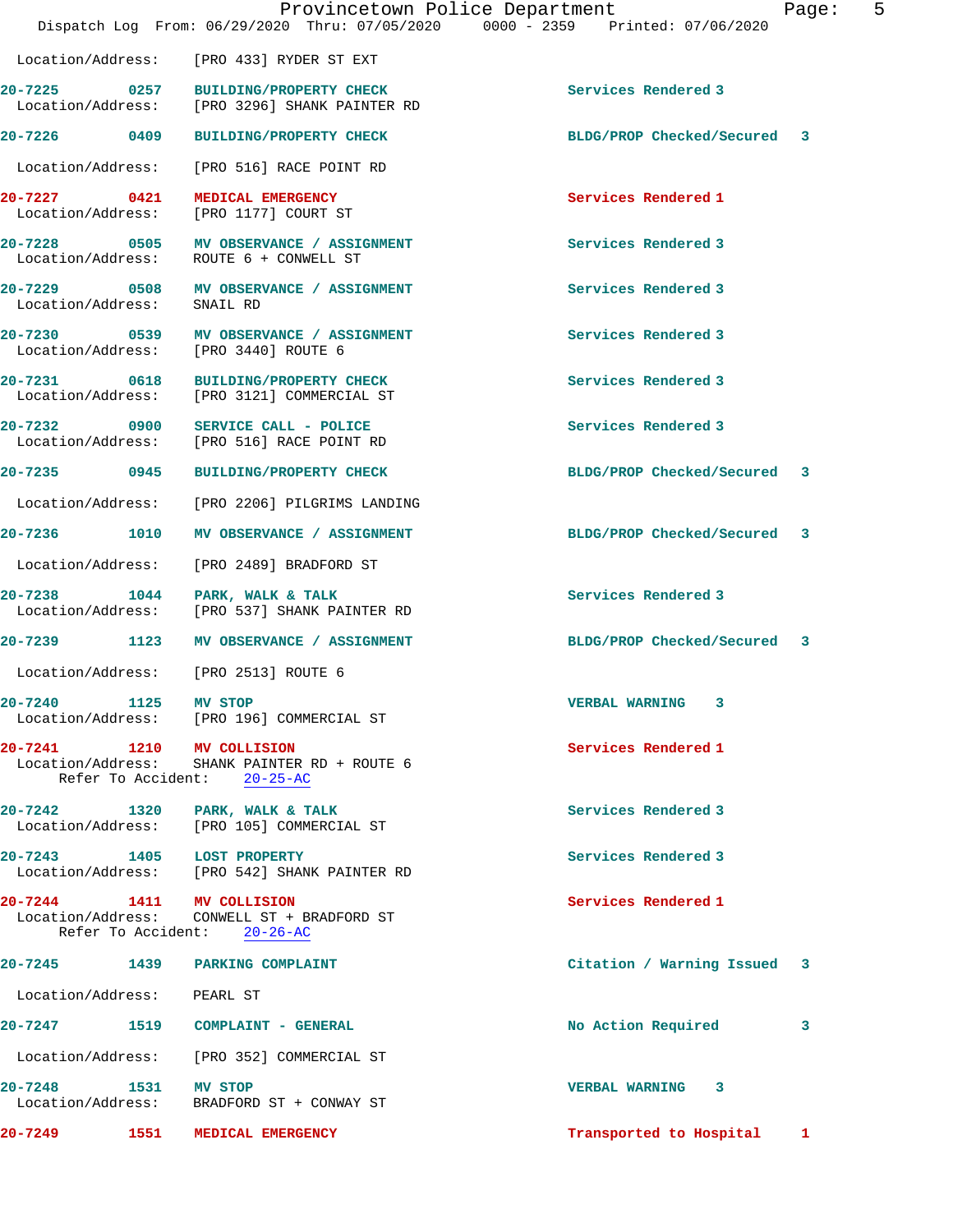|                                          | Location/Address: [PRO 1373] CUDWORTH ST                                         |                            |                |
|------------------------------------------|----------------------------------------------------------------------------------|----------------------------|----------------|
| 20-7250 1620 MV DISABLED                 |                                                                                  | No Action Required         | $\overline{2}$ |
|                                          | Location/Address: ROUTE 6 + CONWELL ST                                           |                            |                |
|                                          | 20-7251 1631 MV STOP<br>Location/Address: BRADFORD ST + COURT ST                 | VERBAL WARNING 3           |                |
|                                          | 20-7252 1635 COMPLAINT - GENERAL<br>Location/Address: [PRO 60] BRADFORD ST       | SPOKEN TO<br>3             |                |
|                                          | 20-7253 1644 LOST PROPERTY<br>Location/Address: [PRO 4136] BRADFORD ST           | Services Rendered 3        |                |
| Location: EASTROAM                       | 20-7254 1710 PARK, WALK & TALK                                                   | Services Rendered 3        |                |
| 20-7256 1820 MV STOP                     | Location/Address: BRADFORD ST + HOWLAND ST                                       | <b>VERBAL WARNING 3</b>    |                |
|                                          | 20-7255 1821 BUILDING/PROPERTY CHECK<br>Location/Address: [PRO 2494] BRADFORD ST | Services Rendered 3        |                |
|                                          | 20-7257 1908 MEDICAL EMERGENCY<br>Location/Address: [PRO 3222] ALDEN ST          | PATIENT REFUSAL 1          |                |
|                                          | 20-7258 1914 MEDICAL EMERGENCY                                                   | Transported to Hospital 1  |                |
|                                          | Location/Address: [PRO 4025] BRADFORD ST                                         |                            |                |
|                                          | 20-7259 1923 PARK, WALK & TALK<br>Location/Address: [PRO 3870] COMMERCIAL ST     | Services Rendered 3        |                |
|                                          | 20-7260 1931 COMPLAINT - GENERAL<br>Location/Address: [PRO 2494] BRADFORD ST     | Services Rendered 3        |                |
|                                          | 20-7261 1940 PARK, WALK & TALK<br>Location/Address: [PRO 3259] MACMILLAN WHARF   | Services Rendered 3        |                |
| 20-7262 2027 PARK, WALK & TALK           | Location/Address: [PRO 2194] COMMERCIAL ST                                       | Services Rendered 3        |                |
| 20-7263 2111 MV STOP                     | Location/Address: [PRO 1886] BRADFORD ST                                         | VERBAL WARNING 3           |                |
| 20-7264<br>2130                          | MV STOP<br>Location/Address: [PRO 37] BRADFORD ST                                | <b>VERBAL WARNING</b><br>3 |                |
| $20 - 7265$<br>2201<br>Location/Address: | <b>BUILDING/PROPERTY CHECK</b><br>[PRO 99] COMMERCIAL ST                         | Services Rendered 3        |                |
| 20-7266<br>2220                          | <b>BUILDING/PROPERTY CHECK</b><br>Location/Address: [PRO 433] RYDER ST EXT       | Services Rendered 3        |                |
| $20 - 7267$<br>2236                      | <b>BUILDING/PROPERTY CHECK</b>                                                   | BLDG/PROP Checked/Secured  | 3              |
|                                          | Location/Address: [PRO 516] RACE POINT RD                                        |                            |                |
| 20-7268 2329<br>Location/Address:        | MV STOP<br>TREMONT ST + COTTAGE ST                                               | <b>VERBAL WARNING</b><br>3 |                |
| 20-7269                                  | 2331 ASSIST CITIZEN                                                              | Referred to Other Agency 3 |                |
|                                          | Location/Address: [PRO 3430] COMMERCIAL ST                                       |                            |                |
| 20-7270 2349                             | MV OBSERVANCE / ASSIGNMENT<br>Location/Address: [PRO 447] JEROME SMITH RD        | Services Rendered 3        |                |
| 20-7271<br>2356                          | <b>BUILDING/PROPERTY CHECK</b>                                                   | Services Rendered 3        |                |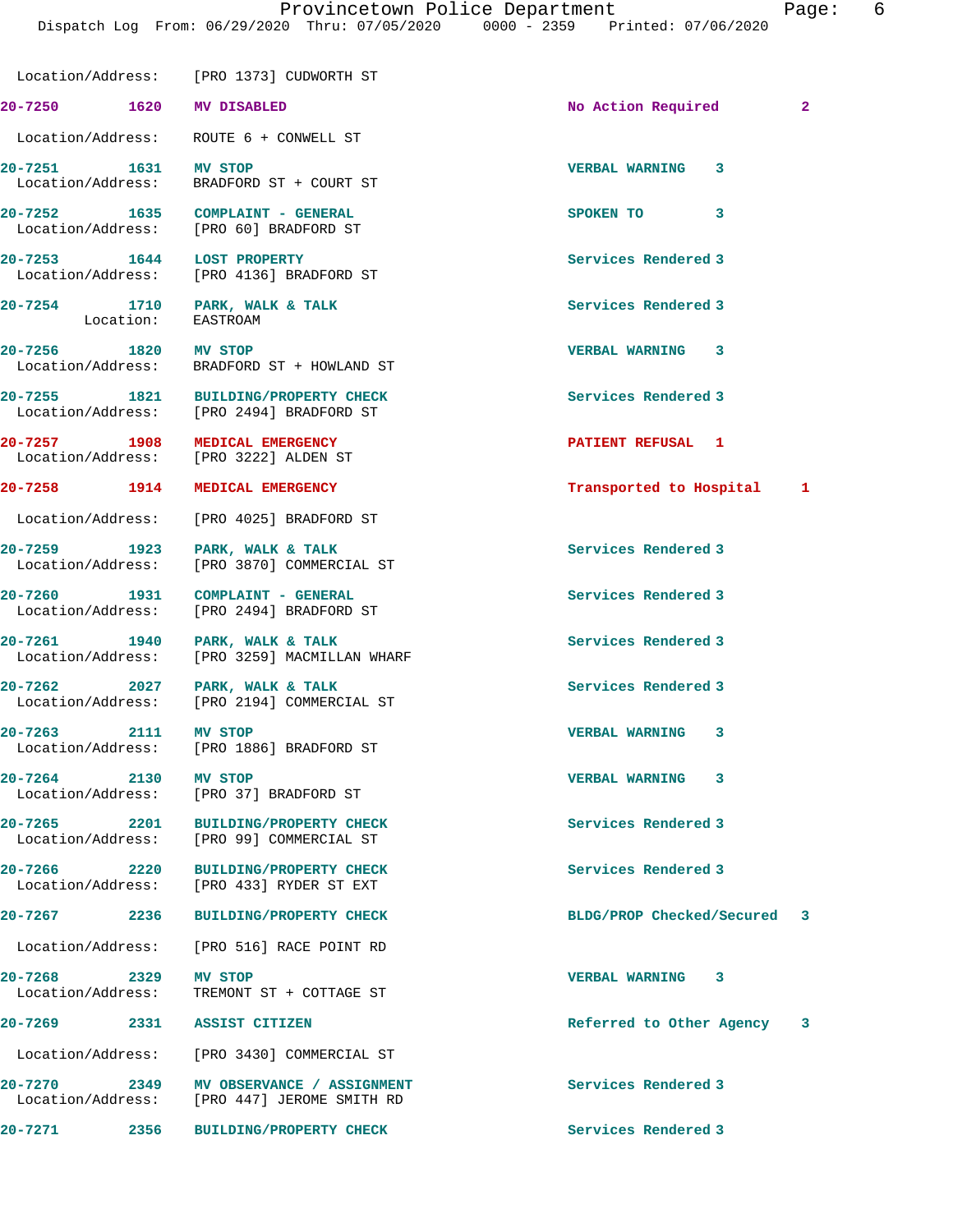Location/Address: [PRO 2977] COMMERCIAL ST **For Date: 07/02/2020 - Thursday**

**20-7272 0016 BUILDING/PROPERTY CHECK BLDG/PROP Checked/Secured 3** Location/Address: [PRO 1952] COMMERCIAL ST **20-7273 0021 PARK, WALK & TALK Services Rendered 3**  Location/Address: [PRO 3870] COMMERCIAL ST

**20-7274 0032 BUILDING/PROPERTY CHECK BLDG/PROP Checked/Secured 3**

Location/Address: [PRO 488] MAYFLOWER ST

20-7276 0124 MV OBSERVANCE / ASSIGNMENT Services Rendered 3 Location/Address: [PRO 94] BRADFORD ST

**20-7277 0146 BUILDING/PROPERTY CHECK Services Rendered 3**  [PRO 2540] RACE POINT RD

Location/Address: [PRO 440] HARRY KEMP WAY

**20-7287 0615 PARK, WALK & TALK Services Rendered 3**  Location/Address:

**20-7292 0812 TRAFFIC CONTROL Services Rendered 3**  Location/Address:

**20-7279 0248 BUILDING/PROPERTY CHECK BLDG/PROP Checked/Secured 3 20-7280 0259 BUILDING/PROPERTY CHECK BLDG/PROP Checked/Secured 3** Location/Address: [PRO 3296] SHANK PAINTER RD **20-7281 0319 BUILDING/PROPERTY CHECK Services Rendered 3**  Location/Address: [PRO 2494] BRADFORD ST **20-7282 0340 BUILDING/PROPERTY CHECK Services Rendered 3**  Location/Address: [PRO 2499] RACE POINT RD **20-7283 0411 BUILDING/PROPERTY CHECK Services Rendered 3** 

Location/Address: [PRO 3921] ROUTE 6

Location/Address: [PRO 537] SHANK PAINTER RD

**20-7284 0518 MV OBSERVANCE / ASSIGNMENT Services Rendered 3**  Location/Address: ROUTE 6 + HOWLAND ST

20-7286 **0541** PARK, WALK & TALK **Services Rendered 3** Location/Address: [PRO 3430] COMMERCIAL ST

**20-7288 0649 SERVICE CALL - POLICE Services Rendered 3**  Location/Address: [PRO 516] RACE POINT RD

**20-7289 0659 NOISE COMPLAINT SPOKEN TO 3**  Location/Address: [PRO 1953] COMMERCIAL ST

**20-7290 0745 FIRE - OTHER Services Rendered 1**  Location/Address: [PRO 3775] WEST VINE ST

**20-7291 0753 DISORDERLY SPOKEN TO 1**  Location/Address: [PRO 105] COMMERCIAL ST

**20-7293 0826 911 - GENERAL Services Rendered 1**  Location/Address: [PRO 3430] COMMERCIAL ST

**20-7297 1018 GENERAL INFO Services Rendered 3**  Location/Address: [PRO 1161] WINSLOW ST

**20-7285 0516 BUILDING/PROPERTY CHECK Services Rendered 3**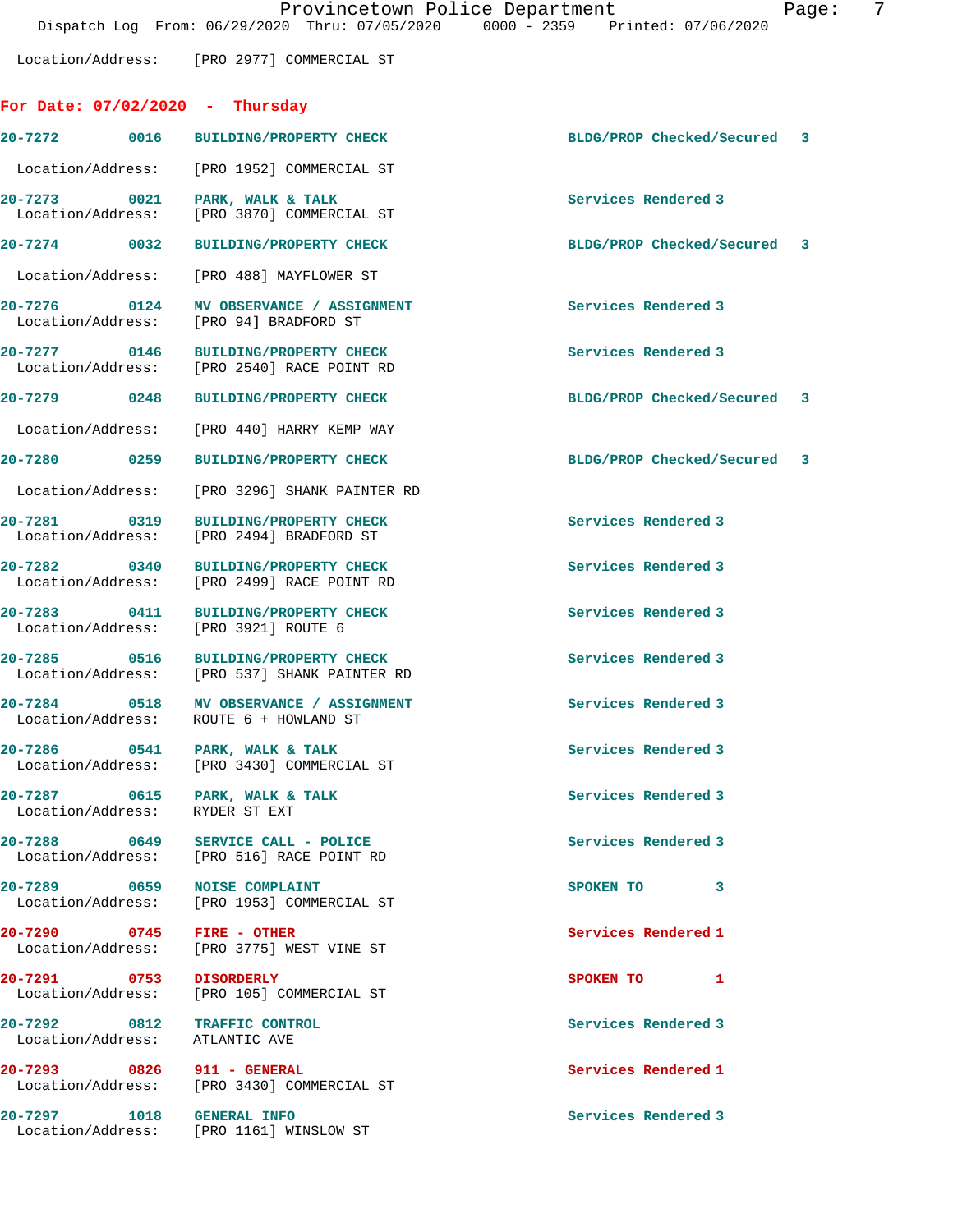| 20-7298 1019 MV STOP                                          | Location/Address: ROUTE 6 + SNAIL RD                                                                                     | <b>VERBAL WARNING</b><br>3  |
|---------------------------------------------------------------|--------------------------------------------------------------------------------------------------------------------------|-----------------------------|
|                                                               | 20-7296 1020 MV OBSERVANCE / ASSIGNMENT<br>Location/Address: [PRO 3440] ROUTE 6                                          | 3<br><b>VERBAL WARNING</b>  |
| 20-7299 1032 MV STOP                                          | Location/Address: ROUTE 6 + SNAIL RD                                                                                     | <b>VERBAL WARNING 3</b>     |
|                                                               | 20-7302 1156 PARK, WALK & TALK<br>Location/Address: [PRO 3870] COMMERCIAL ST                                             | Services Rendered 3         |
|                                                               | 20-7303 1219 MV OBSERVANCE / ASSIGNMENT<br>Location/Address: ROUTE 6 + SNAIL RD                                          | Services Rendered 3         |
| 20-7304 1231 MV STOP<br>Location/Address: ROUTE 6             |                                                                                                                          | VERBAL WARNING 3            |
| 20-7305 1239 LOST PROPERTY<br>Location/Address: COMMERCIAL ST |                                                                                                                          | Services Rendered 3         |
|                                                               | 20-7308 1319 MEDICAL EMERGENCY<br>Location/Address: RACE POINT RD + CONWELL ST                                           | PATIENT REFUSAL 1           |
|                                                               | 20-7307 1324 PARK, WALK & TALK<br>Location/Address: [PRO 105] COMMERCIAL ST                                              | Services Rendered 3         |
|                                                               | 20-7309 1338 MV OBSERVANCE / ASSIGNMENT<br>Location/Address: ROUTE 6 + SNAIL RD                                          | Services Rendered 3         |
|                                                               | 20-7312 1435 MEDICAL EMERGENCY<br>Location/Address: [PRO 1892] SHANK PAINTER RD                                          | PATIENT REFUSAL 1           |
|                                                               | 20-7313 1444 ASSIST DEPARTMENT / MUTUAL AID<br>Location/Address: [PRO 542] SHANK PAINTER RD<br>Refer To Arrest: 20-54-AR | Arrest(s) Made 3            |
|                                                               | 20-7314 1540 NOISE COMPLAINT<br>Location/Address: [PRO 58] BRADFORD ST                                                   | Could Not Locate 3          |
|                                                               | 20-7316 1548 MV BREAKING & ENTERING<br>Location/Address: [PRO 1554] COMMERCIAL ST                                        | Services Rendered 2         |
|                                                               | 20-7317 1613 COMPLAINT - GENERAL                                                                                         | Referred to Other Agency 3  |
| Location/Address:                                             | [PRO 2490] PROVINCELANDS RD                                                                                              |                             |
| 20-7319<br>1731                                               | PROPERTY DAMAGE<br>Location/Address: [PRO 420] COTTAGE ST                                                                | Services Rendered 3         |
| 20-7320 1752 ALARM - FIRE                                     | Location/Address: [PRO 146] COMMERCIAL ST                                                                                | Services Rendered 1         |
| 20-7321 1815<br>Location/Address:                             | <b>BUILDING/PROPERTY CHECK</b><br>[PRO 3259] MACMILLAN WHARF                                                             | Services Rendered 3         |
| 20-7322<br>1836                                               | <b>BUILDING/PROPERTY CHECK</b><br>Location/Address: [PRO 2483] COMMERCIAL ST                                             | Services Rendered 3         |
| 20-7325 1953                                                  | <b>BUILDING/PROPERTY CHECK</b>                                                                                           | BLDG/PROP Checked/Secured 3 |
| Location/Address:                                             | [PRO 182] COMMERCIAL ST                                                                                                  |                             |
| 2014<br>20-7326<br>Location/Address:                          | MV OBSERVANCE / ASSIGNMENT<br>[PRO 3440] ROUTE 6                                                                         | Services Rendered 3         |
| 20-7328 2059                                                  | PARK, WALK & TALK<br>Location/Address: [PRO 105] COMMERCIAL ST                                                           | Services Rendered 3         |
| 20-7329<br>2103                                               | <b>NOISE COMPLAINT</b>                                                                                                   | <b>VERBAL WARNING</b><br>3  |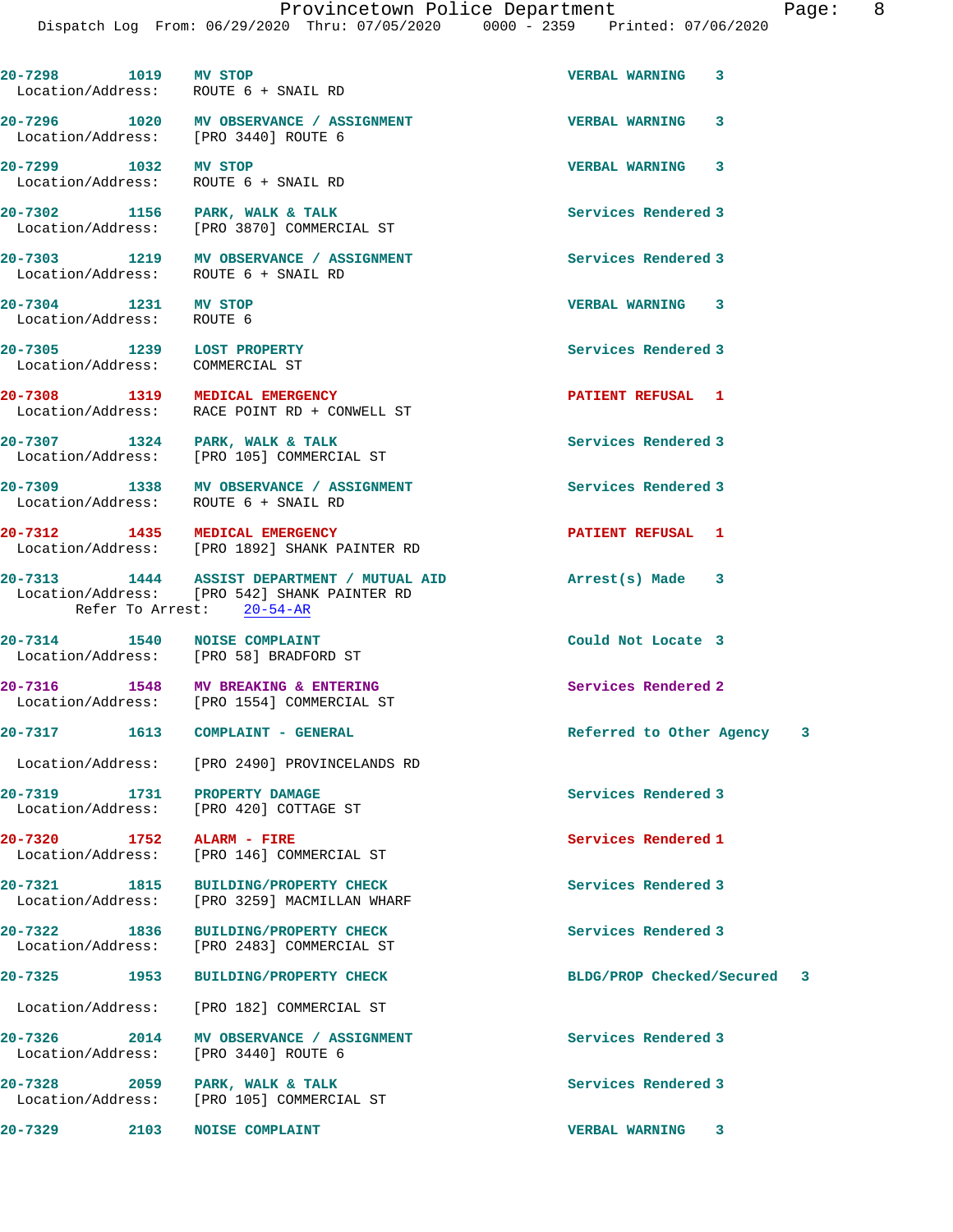|                                   | Provincetown Police Department<br>Dispatch Log From: 06/29/2020 Thru: 07/05/2020 0000 - 2359 Printed: 07/06/2020 |                             | 9<br>Page:   |
|-----------------------------------|------------------------------------------------------------------------------------------------------------------|-----------------------------|--------------|
|                                   | Location/Address: [PRO 3217] OFF CONWELL ST                                                                      |                             |              |
| 20-7330 2111 MV STOP              | Location/Address: [PRO 3174] COMMERCIAL ST                                                                       | VERBAL WARNING 3            |              |
| 20-7331 2113 ANIMAL CALL          | Location/Address: [PRO 1657] BREWSTER ST                                                                         | Services Rendered 2         |              |
|                                   | 20-7333 2132 PARK, WALK & TALK<br>Location/Address: [PRO 105] COMMERCIAL ST                                      | Services Rendered 3         |              |
|                                   | 20-7332 2133 MV OBSERVANCE / ASSIGNMENT<br>Location/Address: STANDISH ST + BRADFORD ST                           | Services Rendered 3         |              |
| 20-7334 2134 DISORDERLY           | Location/Address: [PRO 2977] COMMERCIAL ST                                                                       | SPOKEN TO 1                 |              |
| 20-7335 2152                      | <b>BUILDING/PROPERTY CHECK</b>                                                                                   | BLDG/PROP Checked/Secured 3 |              |
| Location/Address:                 | [PRO 1638] COMMERCIAL ST                                                                                         |                             |              |
| 20-7336 2152 PARK, WALK & TALK    | Location/Address: [PRO 105] COMMERCIAL ST                                                                        | Services Rendered 3         |              |
|                                   | 20-7337 2213 COMPLAINT - GENERAL<br>Location/Address: FRANKLIN ST + COMMERCIAL ST                                | Unfounded 3                 |              |
| 20-7338 2224 NOISE COMPLAINT      | Location/Address: [PRO 1854] WEST VINE ST                                                                        | Services Rendered 3         |              |
| 20-7339 2228 NOISE COMPLAINT      | Location/Address: [PRO 287] COMMERCIAL ST                                                                        | SPOKEN TO 3                 |              |
| 20-7340 2309 ANIMAL CALL          |                                                                                                                  | No Action Required          | $\mathbf{2}$ |
|                                   | Location/Address: [PRO 3430] COMMERCIAL ST                                                                       |                             |              |
| 20-7341 2311 MEDICAL EMERGENCY    | Location/Address: [PRO 74] BRADFORD ST EXT                                                                       | PATIENT REFUSAL 1           |              |
| For Date: $07/03/2020 -$ Friday   |                                                                                                                  |                             |              |
| 20-7343 0013 PARK, WALK & TALK    | Location/Address: [PRO 105] COMMERCIAL ST                                                                        | Services Rendered 3         |              |
| 20-7345 0044                      | BUILDING/PROPERTY CHECK                                                                                          | BLDG/PROP Checked/Secured   | 3            |
| Location/Address:                 | [PRO 3259] MACMILLAN WHARF                                                                                       |                             |              |
| $20 - 7344$<br>0046               | MV OBSERVANCE / ASSIGNMENT                                                                                       | No Action Required          | 3            |
| Location/Address:                 | BRADFORD ST + RYDER ST                                                                                           |                             |              |
| 20-7346 0057                      | MV STOP<br>Location/Address: [PRO 2818] CONWELL ST                                                               | VERBAL WARNING 3            |              |
| 20-7347 0110                      | MV STOP                                                                                                          | Citation / Warning Issued 3 |              |
| Location/Address:                 | HARRY KEMP WAY + CONWELL ST                                                                                      |                             |              |
| 20-7348<br>0132                   | <b>BUILDING/PROPERTY CHECK</b>                                                                                   | BLDG/PROP Checked/Secured 3 |              |
| Location/Address:                 | [PRO 1638] COMMERCIAL ST                                                                                         |                             |              |
| 20-7349 0142<br>Location/Address: | MV OBSERVANCE / ASSIGNMENT<br>SHANK PAINTER RD + PROVINCE RD                                                     | Services Rendered 3         |              |
| 20-7350<br>Location/Address:      | 0149 MV OBSERVANCE / ASSIGNMENT<br>BRADFORD ST + HOWLAND ST                                                      | Services Rendered 3         |              |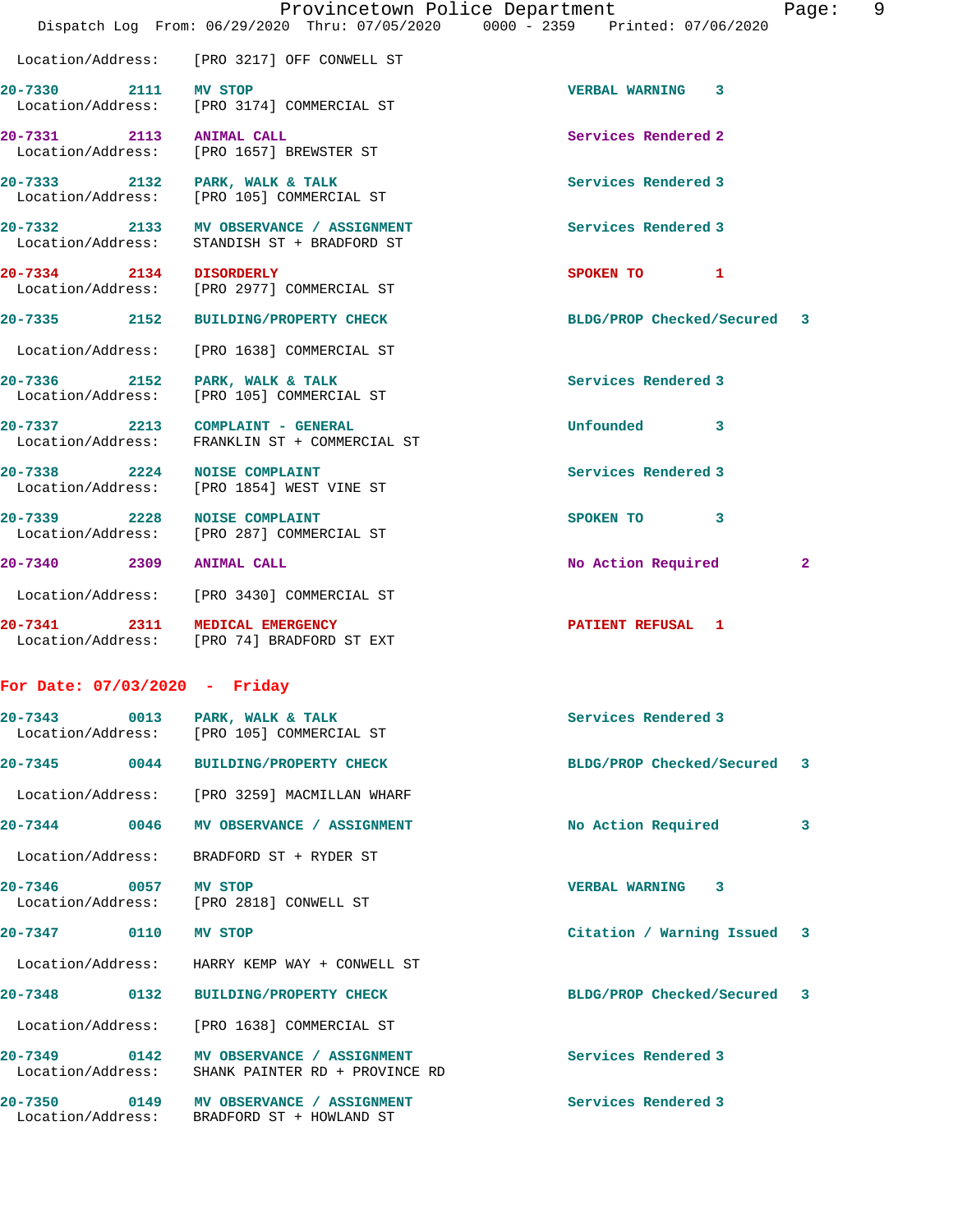|                                                                |                                                                                         | Dispatch Log From: 06/29/2020 Thru: 07/05/2020 0000 - 2359 Printed: 07/06/2020 |  |
|----------------------------------------------------------------|-----------------------------------------------------------------------------------------|--------------------------------------------------------------------------------|--|
| 20-7351 0219 MV STOP                                           | Location/Address: [PRO 58] BRADFORD ST                                                  | VERBAL WARNING 3                                                               |  |
|                                                                | 20-7352 0220 NOISE COMPLAINT<br>Location/Address: [PRO 116] COMMERCIAL ST               | SPOKEN TO 3                                                                    |  |
|                                                                | 20-7353 0236 BUILDING/PROPERTY CHECK                                                    | BLDG/PROP Checked/Secured 3                                                    |  |
|                                                                | Location/Address: [PRO 2206] PILGRIMS LANDING                                           |                                                                                |  |
|                                                                | 20-7354 0239 BUILDING/PROPERTY CHECK                                                    | BLDG/PROP Checked/Secured 3                                                    |  |
|                                                                | Location/Address: [PRO 444] HIGH POLE HILL                                              |                                                                                |  |
| 20-7355 0310 ALARM - GENERAL                                   | Location/Address: [PRO 2018] COMMERCIAL ST                                              | False Alarm 1                                                                  |  |
|                                                                | 20-7356 0512 MV OBSERVANCE / ASSIGNMENT<br>Location/Address: ROUTE 6 + HOWLAND ST       | Services Rendered 3                                                            |  |
|                                                                | 20-7357 0544 BUILDING/PROPERTY CHECK<br>Location/Address: [PRO 2500] COMMERCIAL ST      | Services Rendered 3                                                            |  |
|                                                                | 20-7358 0552 PARK, WALK & TALK<br>Location: [PRO 3431] LOPES SQUARE                     | SPOKEN TO 3                                                                    |  |
|                                                                | 20-7359 0604 SERVICE CALL - POLICE<br>Location/Address: [PRO 516] RACE POINT RD         | Services Rendered 3                                                            |  |
|                                                                | 20-7360 0613 MV OBSERVANCE / ASSIGNMENT<br>Location/Address: [PRO 338] SHANK PAINTER RD | Services Rendered 3                                                            |  |
| 20-7363 0734 ANIMAL CALL                                       | Location/Address: [PRO 3296] SHANK PAINTER RD                                           | Services Rendered 2                                                            |  |
| 20-7374 0800                                                   | <b>HAZARDS</b>                                                                          | Referred to Other Agency 2                                                     |  |
|                                                                | Location/Address: [TRU] ROUTE 6 + STOTT'S CRSG                                          |                                                                                |  |
|                                                                | 20-7364 0846 BUILDING/PROPERTY CHECK<br>Location/Address: [PRO 2483] COMMERCIAL ST      | Services Rendered 3                                                            |  |
| 20-7365 0905 MV STOP                                           |                                                                                         | Citation / Warning Issued 3                                                    |  |
|                                                                | Location/Address: [PRO 530] SHANK PAINTER RD                                            |                                                                                |  |
| 20-7367 0927 ASSIST CITIZEN<br>Location/Address: COMMERCIAL ST |                                                                                         | Services Rendered 3                                                            |  |
|                                                                | 20-7366 0930 MV OBSERVANCE / ASSIGNMENT<br>Location/Address: [PRO 3440] ROUTE 6         | Services Rendered 3                                                            |  |
| 20-7369 0945 ANIMAL CALL                                       | Location/Address: [PRO 569] WINSLOW ST                                                  | Services Rendered 2                                                            |  |
|                                                                | 20-7370 0954 MV OBSERVANCE / ASSIGNMENT                                                 | Citation / Warning Issued 3                                                    |  |
|                                                                | Location/Address: [PRO 3440] ROUTE 6                                                    |                                                                                |  |
|                                                                | 20-7371  0958 DISTURBANCE - FIGHT / ARGUMENT                                            | No Action Required<br>1                                                        |  |
|                                                                | Location/Address: [PRO 3287] ROUTE 6                                                    |                                                                                |  |
| 20-7372 1006 MV STOP                                           |                                                                                         | Citation / Warning Issued 3                                                    |  |
|                                                                | Location/Address: ROUTE 6 + SNAIL RD                                                    |                                                                                |  |
| 20-7373 1013 LOST PROPERTY                                     | Location/Address: [PRO 542] SHANK PAINTER RD                                            | Services Rendered 3                                                            |  |
| 20-7375 1022                                                   | TRAFFIC CONTROL                                                                         | Services Rendered 3                                                            |  |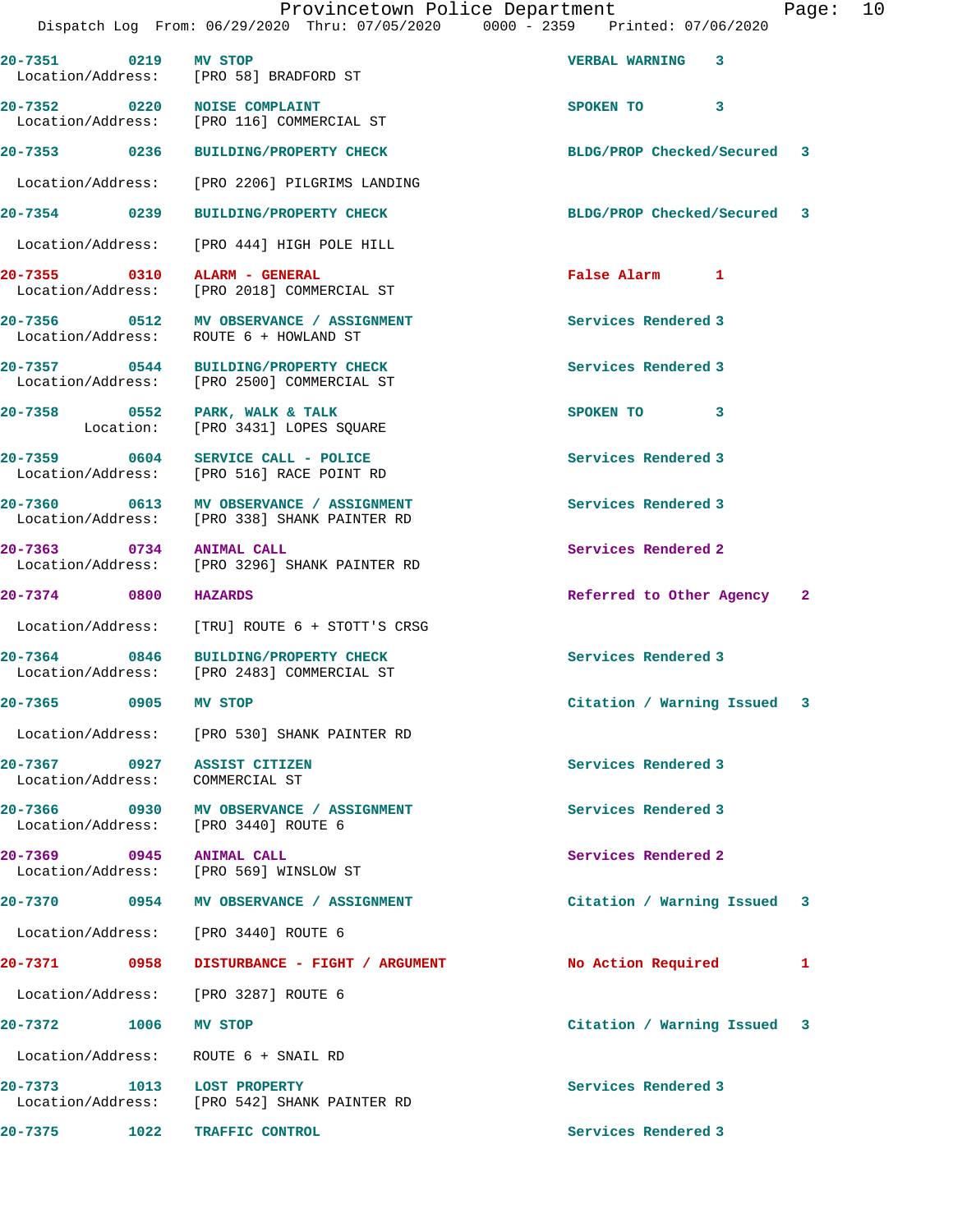|                                                                   | Provincetown Police Department<br>Dispatch Log From: 06/29/2020 Thru: 07/05/2020 0000 - 2359 Printed: 07/06/2020      |                             | Page: 11 |  |
|-------------------------------------------------------------------|-----------------------------------------------------------------------------------------------------------------------|-----------------------------|----------|--|
|                                                                   | Location/Address: NICKERSON ST + COMMERCIAL ST                                                                        |                             |          |  |
| 20-7376 1042 MV DISABLED                                          |                                                                                                                       | Services Rendered 2         |          |  |
|                                                                   | Location/Address: [PRO 175] COMMERCIAL ST                                                                             |                             |          |  |
| 20-7377 1048 PARKING COMPLAINT                                    |                                                                                                                       | Citation / Warning Issued 3 |          |  |
|                                                                   | Location/Address: [PRO 106] COMMERCIAL ST                                                                             |                             |          |  |
|                                                                   | 20-7378 1057 LOST PROPERTY<br>Location/Address: [PRO 542] SHANK PAINTER RD                                            | Services Rendered 3         |          |  |
|                                                                   | 20-7379 1108 911 - GENERAL<br>Location/Address: [PRO 3259] MACMILLAN WHARF                                            | SPOKEN TO 1                 |          |  |
| 20-7380 1123 MV COMPLAINT<br>Location/Address: ROUTE 6            |                                                                                                                       | Services Rendered 2         |          |  |
|                                                                   | 20-7381 1124 COMPLAINT - GENERAL<br>Location: [PRO 3431] LOPES SQUARE                                                 | Services Rendered 3         |          |  |
| 20-7382 1142 ASSIST CITIZEN                                       |                                                                                                                       | Referred to Other Agency 3  |          |  |
|                                                                   | Location: [TRU] COLD STORAGE BEACH                                                                                    |                             |          |  |
| 20-7383 1144 SHOPLIFTING                                          | Location/Address: [PRO 230] COMMERCIAL ST                                                                             | Services Rendered 3         |          |  |
| Location/Address: [PRO 37] BRADFORD ST                            | 20-7385 1200 DISTURBANCE - FIGHT / ARGUMENT                                                                           | SPOKEN TO 1                 |          |  |
| 20-7386 1218 GENERAL INFO<br>Location/Address: [TRU 449] SHORE RD |                                                                                                                       | Services Rendered 3         |          |  |
|                                                                   | 20-7387 1224 SHOPLIFTING<br>Location/Address: [PRO 1200] COMMERCIAL ST                                                | SPOKEN TO 3                 |          |  |
|                                                                   | 20-7389 1230 LOST PROPERTY<br>  Location/Address: [PRO 2426] COMMERCIAL ST                                            | Services Rendered 3         |          |  |
|                                                                   | 20-7390 1330 DISTURBANCE - FIGHT / ARGUMENT<br>Location/Address: [PRO 112] COMMERCIAL ST<br>Refer To Arrest: 20-55-AR | Arrest(s) Made 1            |          |  |
| 20-7391 1400 ANIMAL CALL                                          | Location/Address: [PRO 564] BAYBERRY AVE                                                                              | Services Rendered 2         |          |  |
| 20-7392 1414 MEDICAL EMERGENCY                                    | Location/Address: [PRO 1892] SHANK PAINTER RD                                                                         | PATIENT REFUSAL 1           |          |  |
| 20-7393 1415 ALARM - FIRE                                         | Location/Address: [PRO 2977] COMMERCIAL ST                                                                            | False Alarm 1               |          |  |
| Location/Address: KILEY CT                                        | 20-7394 1430 COMPLAINT - GENERAL                                                                                      | Peace Restored 3            |          |  |
|                                                                   | 20-7395 1434 HARASSMENT / THREATS<br>Location/Address: [PRO 2911] COMMERCIAL ST                                       | SPOKEN TO 2                 |          |  |
| 20-7396 1450 ALARM - FIRE                                         | Location/Address: [PRO 2977] COMMERCIAL ST                                                                            | Services Rendered 1         |          |  |
| 20-7398 1540 MV HIT & RUN                                         | Location/Address: [PRO 3430] COMMERCIAL ST                                                                            | SPOKEN TO<br>$\mathbf{2}$   |          |  |
|                                                                   | 20-7399 1616 FOLLOW UP<br>Location/Address: [PRO 2230] COMMERCIAL ST                                                  | SPOKEN TO 2                 |          |  |
|                                                                   | 20-7400 1625 BUILDING/PROPERTY CHECK<br>Location/Address: [PRO 3259] MACMILLAN WHARF                                  | Services Rendered 3         |          |  |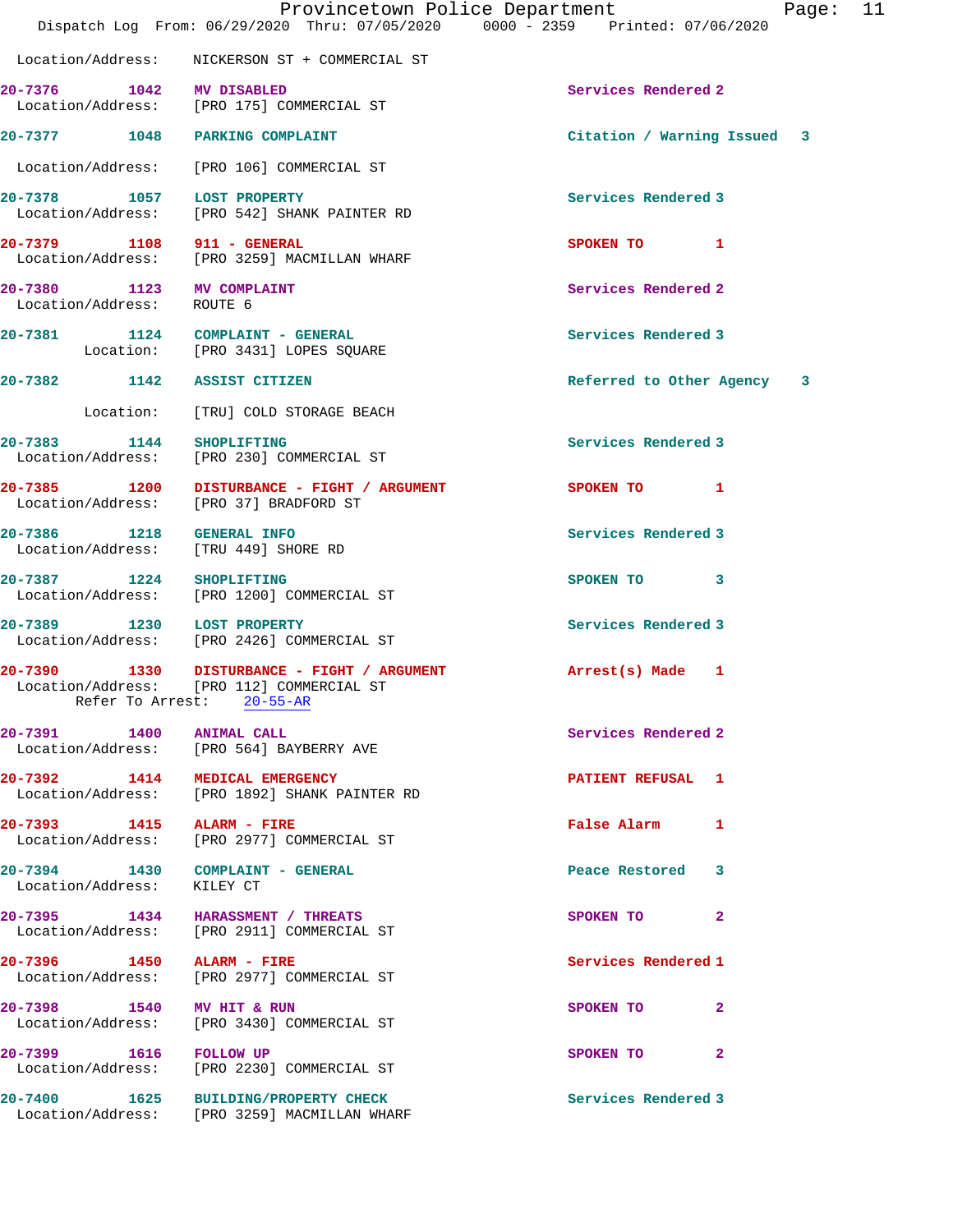|                                                              |      | Provincetown Police Department<br>Dispatch Log From: 06/29/2020 Thru: 07/05/2020 0000 - 2359 Printed: 07/06/2020 |                             | Page: 12 |  |
|--------------------------------------------------------------|------|------------------------------------------------------------------------------------------------------------------|-----------------------------|----------|--|
| Location/Address: BRADFORD ST                                |      | 20-7402 1633 COMPLAINT - GENERAL                                                                                 | Services Rendered 3         |          |  |
| 20-7404 1655 FOLLOW UP                                       |      | Location/Address: [PRO 221] COMMERCIAL ST<br>Refer To Arrest: 20-49-AR                                           | Services Rendered 2         |          |  |
| 20-7405 1705 HAZARDS                                         |      |                                                                                                                  | Referred to Other Agency 2  |          |  |
|                                                              |      | Location/Address: [PRO 106] COMMERCIAL ST                                                                        |                             |          |  |
| 20-7406 1708 MV COLLISION<br>Location/Address: COMMERCIAL ST |      |                                                                                                                  | Services Rendered 1         |          |  |
| 20-7407 1716 MV STOP                                         |      |                                                                                                                  | Citation / Warning Issued 3 |          |  |
|                                                              |      | Location/Address: [PRO 2513] ROUTE 6                                                                             |                             |          |  |
|                                                              |      | 20-7408 1815 MEDICAL EMERGENCY                                                                                   | Transported to Hospital 1   |          |  |
|                                                              |      | Location/Address: [PRO 542] SHANK PAINTER RD<br>Refer To Arrest: 20-55-AR                                        |                             |          |  |
| 20-7409 1841 VANDALISM                                       |      | Location/Address: [PRO 2206] PILGRIMS LANDING                                                                    | Services Rendered 3         |          |  |
|                                                              |      | 20-7410 1939 PARK, WALK & TALK<br>Location/Address: [PRO 3259] MACMILLAN WHARF                                   | Services Rendered 3         |          |  |
| 20-7412 2004 MV STOP                                         |      | Location/Address: [PRO 413] CONWELL ST                                                                           | VERBAL WARNING 3            |          |  |
|                                                              |      | 20-7411 2007 MV OBSERVANCE / ASSIGNMENT<br>Location/Address: BRADFORD ST + RYDER ST                              | Services Rendered 3         |          |  |
|                                                              |      | 20-7413 2032 COMPLAINT - GENERAL<br>Location/Address: [PRO 1097] SCHOOL ST                                       | <b>VERBAL WARNING 3</b>     |          |  |
|                                                              |      | 20-7414 2036 LARCENY / FORGERY / FRAUD<br>Location/Address: [PRO 3276] COMMERCIAL ST                             | SPOKEN TO 2                 |          |  |
| $20 - 7416$<br>2057                                          |      | <b>BUILDING/PROPERTY CHECK</b>                                                                                   | BLDG/PROP Checked/Secured 3 |          |  |
|                                                              |      | Location/Address: [PRO 105] COMMERCIAL ST                                                                        |                             |          |  |
|                                                              |      | 20-7418 2110 BUILDING/PROPERTY CHECK                                                                             | BLDG/PROP Checked/Secured 3 |          |  |
|                                                              |      | Location/Address: [PRO 1638] COMMERCIAL ST                                                                       |                             |          |  |
| $20 - 7421$                                                  | 2129 | MV STOP                                                                                                          | Citation / Warning Issued 3 |          |  |
| Location/Address:                                            |      | BRADFORD ST + ALLERTON ST                                                                                        |                             |          |  |
| 20-7423 2152<br>Location/Address:                            |      | COMPLAINT - GENERAL<br>[PRO 1097] SCHOOL ST                                                                      | VERBAL WARNING 3            |          |  |
| 20-7424                                                      |      | 2200 BUILDING/PROPERTY CHECK                                                                                     | BLDG/PROP Checked/Secured 3 |          |  |
| Location/Address:                                            |      | [PRO 1952] COMMERCIAL ST                                                                                         |                             |          |  |
| 20-7425 2222<br>Location/Address:                            |      | 911 - GENERAL<br>[PRO 106] COMMERCIAL ST                                                                         | SPOKEN TO<br>1              |          |  |
| 20-7427 2306<br>Location/Address:                            |      | ALARM - GENERAL<br>[PRO 2018] COMMERCIAL ST                                                                      | False Alarm 1               |          |  |
| Location/Address:                                            |      | 20-7429 2337 PARK, WALK & TALK<br>[PRO 175] COMMERCIAL ST                                                        | Services Rendered 3         |          |  |
| 20-7430                                                      | 2340 | <b>BUILDING/PROPERTY CHECK</b>                                                                                   | BLDG/PROP Checked/Secured 3 |          |  |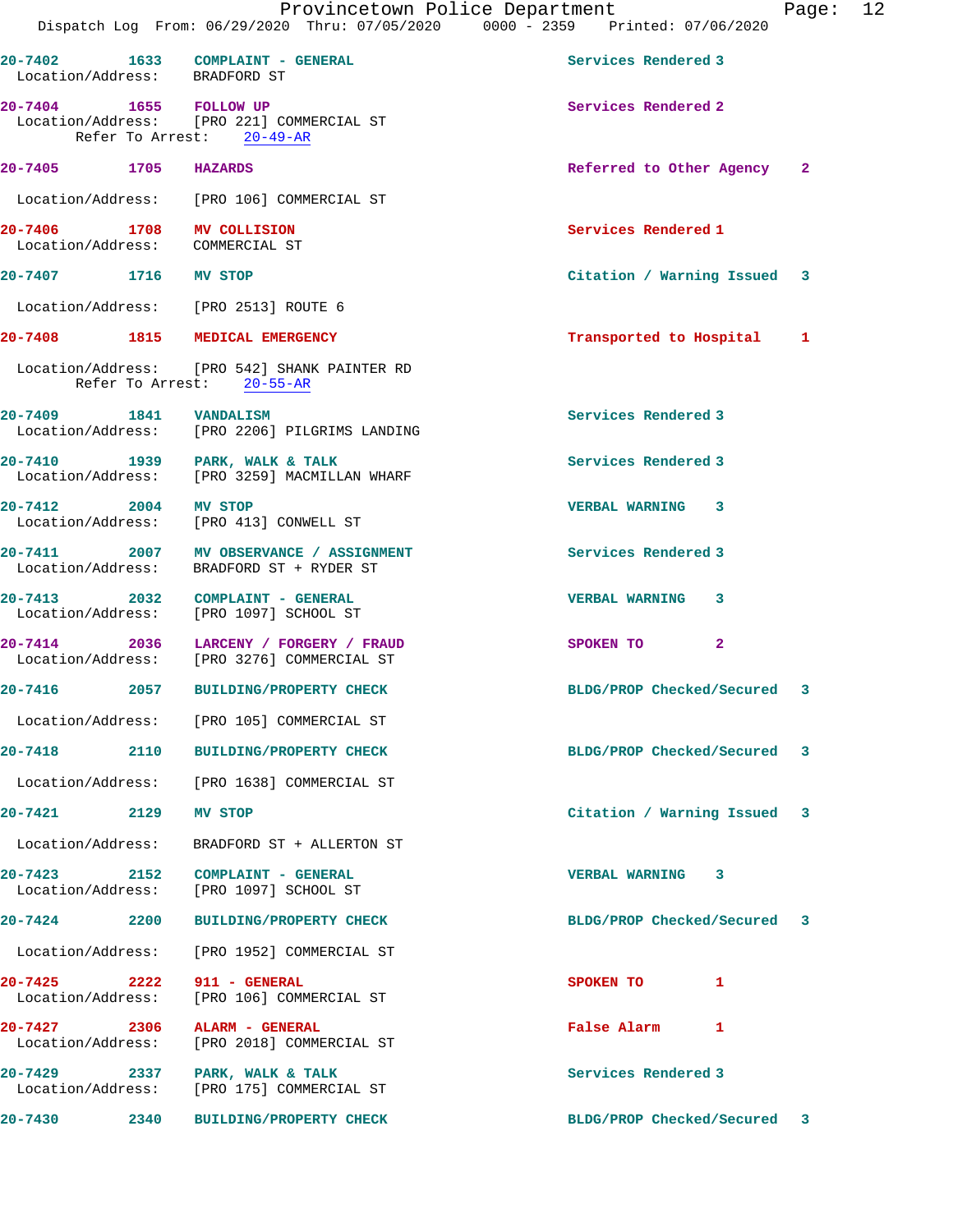|                                                    | Dispatch Log From: 06/29/2020 Thru: 07/05/2020 0000 - 2359 Printed: 07/06/2020              | Provincetown Police Department<br>Page: | 13 |
|----------------------------------------------------|---------------------------------------------------------------------------------------------|-----------------------------------------|----|
|                                                    | Location/Address: [PRO 1952] COMMERCIAL ST                                                  |                                         |    |
|                                                    | 20-7428 2342 MV OBSERVANCE / ASSIGNMENT<br>Location/Address: JOHNSON ST + BRADFORD ST       | Services Rendered 3                     |    |
| For Date: $07/04/2020$ - Saturday                  |                                                                                             |                                         |    |
| 20-7431 0001 NOISE COMPLAINT                       | Location/Address: [PRO 3756] COMMERCIAL ST                                                  | SPOKEN TO 3                             |    |
|                                                    | 20-7432 0015 PARK, WALK & TALK<br>Location/Address: [PRO 3870] COMMERCIAL ST                | Services Rendered 3                     |    |
|                                                    | 20-7433 0025 BUILDING/PROPERTY CHECK<br>Location/Address: [PRO 2977] COMMERCIAL ST          | Services Rendered 3                     |    |
| Location/Address: RYDER ST EXT                     | 20-7434 0028 BY-LAW VIOLATION                                                               | SPOKEN TO<br>$\mathbf{2}$               |    |
| Location/Address: WAREHAM ST                       | 20-7435 0047 BUILDING/PROPERTY CHECK                                                        | Services Rendered 3                     |    |
|                                                    | 20-7436 0056 MV STOP<br>Location/Address: RYDER ST + BRADFORD ST                            | VERBAL WARNING 3                        |    |
|                                                    | 20-7437 0110 BUILDING/PROPERTY CHECK                                                        | BLDG/PROP Checked/Secured 3             |    |
| Location/Address:                                  | [PRO 3430] COMMERCIAL ST                                                                    |                                         |    |
|                                                    | 20-7438 0112 BUILDING/PROPERTY CHECK<br>Location/Address: [PRO 2500] COMMERCIAL ST          | Services Rendered 3                     |    |
| 20-7439 0114 NOISE COMPLAINT                       | Location/Address: [PRO 1242] PLEASANT ST                                                    | SPOKEN TO<br>3                          |    |
|                                                    | 20-7440 0140 BUILDING/PROPERTY CHECK                                                        | BLDG/PROP Checked/Secured 3             |    |
|                                                    | Location/Address: [PRO 1778] SHANK PAINTER RD                                               |                                         |    |
| Location/Address: COMMERCIAL ST                    | 20-7442 0140 SERVICE CALL - POLICE                                                          | Services Rendered 3                     |    |
|                                                    | 20-7441 0142 BUILDING/PROPERTY CHECK<br>Location/Address: [PRO 537] SHANK PAINTER RD        | Services Rendered 3                     |    |
| Location/Address:                                  | 20-7443 0143 PARK, WALK & TALK<br>[PRO 3870] COMMERCIAL ST                                  | Services Rendered 3                     |    |
| Location/Address: COMMERCIAL ST                    | 20-7444 0146 SERVICE CALL - POLICE                                                          | Services Rendered 3                     |    |
| Location/Address:                                  | 20-7445 0147 SERVICE CALL - POLICE<br>COMMERCIAL ST                                         | Services Rendered 3                     |    |
| 20-7446 0149 MV STOP<br>Location/Address: RYDER ST |                                                                                             | <b>VERBAL WARNING 3</b>                 |    |
| Location/Address: COMMERCIAL ST                    | 20-7447 0149 SERVICE CALL - POLICE                                                          | Services Rendered 3                     |    |
|                                                    | 20-7449 0201 BUILDING/PROPERTY CHECK                                                        | BLDG/PROP Checked/Secured 3             |    |
|                                                    | Location/Address: [PRO 1638] COMMERCIAL ST                                                  |                                         |    |
|                                                    | 20-7448 0204 MV OBSERVANCE / ASSIGNMENT<br>Location/Address: ROUTE 6 + CONWELL ST           | Services Rendered 3                     |    |
|                                                    | 20-7450 0208 MV OBSERVANCE / ASSIGNMENT<br>Location/Address: SHANK PAINTER RD + PROVINCE RD | Services Rendered 3                     |    |
|                                                    |                                                                                             |                                         |    |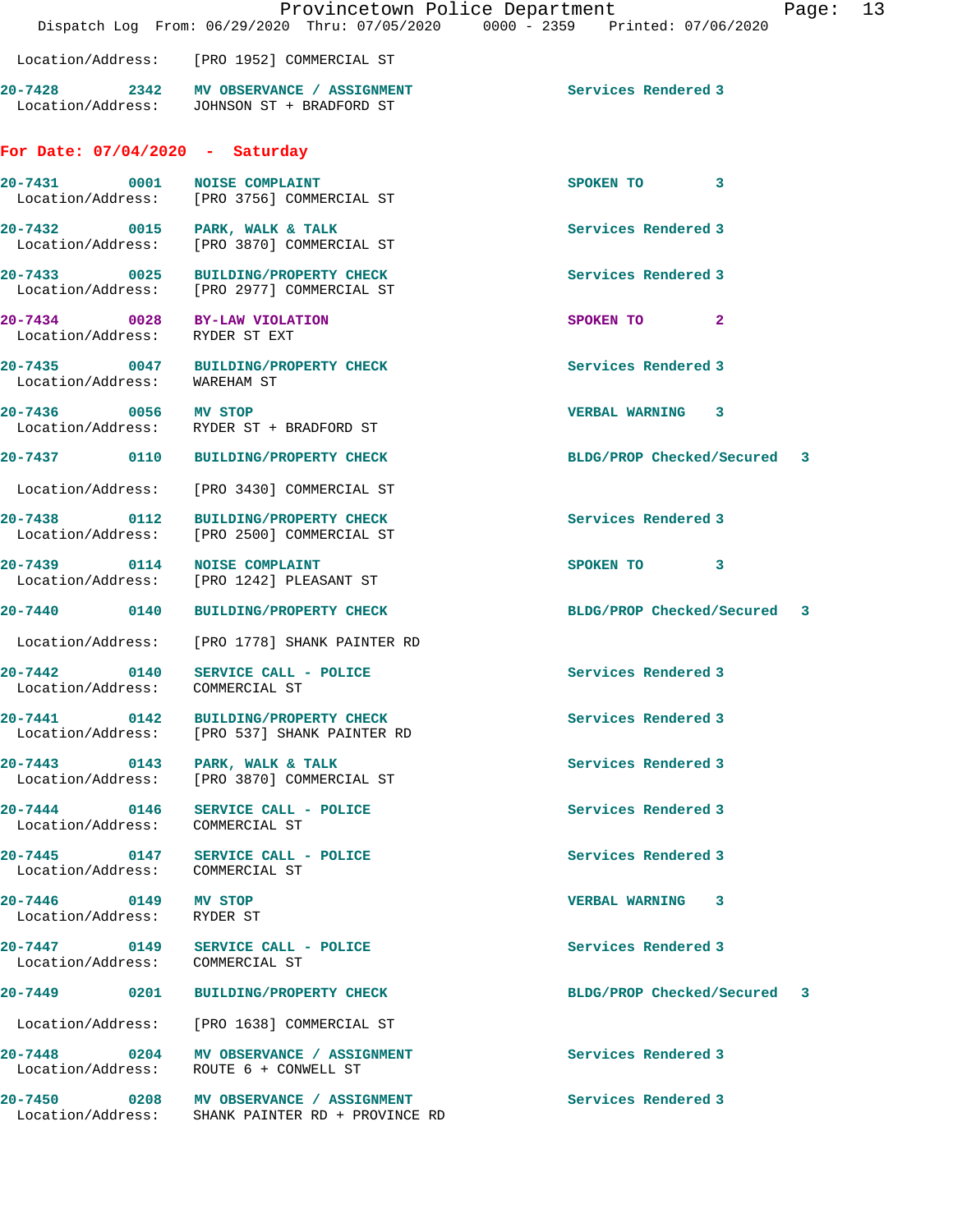|                            | 20-7451 0215 911 - GENERAL<br>Location/Address: BRADFORD ST EXT                      | SPOKEN TO 1                 |  |
|----------------------------|--------------------------------------------------------------------------------------|-----------------------------|--|
|                            | 20-7452 0231 BUILDING/PROPERTY CHECK                                                 | BLDG/PROP Checked/Secured 3 |  |
|                            | Location/Address: [PRO 3296] SHANK PAINTER RD                                        |                             |  |
|                            | 20-7453 0515 BUILDING/PROPERTY CHECK<br>Location/Address: [PRO 526] RYDER ST EXT     | Services Rendered 3         |  |
|                            | 20-7454 0529 BUILDING/PROPERTY CHECK                                                 | BLDG/PROP Checked/Secured 3 |  |
|                            | Location/Address: [PRO 519] RACE POINT RD                                            |                             |  |
|                            | 20-7455 0535 MV OBSERVANCE / ASSIGNMENT<br>Location/Address: [PRO 521] ROUTE 6       | Services Rendered 3         |  |
|                            | 20-7456 0546 PARK, WALK & TALK<br>Location: [PRO 3431] LOPES SQUARE                  | Services Rendered 3         |  |
| 20-7457 0608               | SERVICE CALL - POLICE<br>Location/Address: [PRO 516] RACE POINT RD                   | Services Rendered 3         |  |
| 20-7458 0620               | <b>BUILDING/PROPERTY CHECK</b><br>Location/Address: [PRO 2251] COMMERCIAL ST         | Services Rendered 3         |  |
| Location/Address: RYDER ST | 20-7459 0730 PARKING COMPLAINT                                                       | Services Rendered 3         |  |
|                            | 20-7461 0806 BUILDING/PROPERTY CHECK<br>Location/Address: [PRO 539] SHANK PAINTER RD | Services Rendered 3         |  |
| 20-7462 0806               | MEDICAL EMERGENCY                                                                    | Transported to Hospital 1   |  |
|                            | Location/Address: [PRO 440] HARRY KEMP WAY                                           |                             |  |
| 20-7463 0824               | PARK, WALK & TALK                                                                    | BLDG/PROP Checked/Secured 3 |  |
|                            | Location/Address: [PRO 106] COMMERCIAL ST                                            |                             |  |
| 20-7464 0834               | <b>BUILDING/PROPERTY CHECK</b><br>Location/Address: [PRO 3430] COMMERCIAL ST         | Services Rendered 3         |  |
|                            | 20-7466 0856 ANIMAL CALL                                                             | Referred to Other Agency 2  |  |
|                            | Location/Address: [PRO 2102] SNOW ST                                                 |                             |  |
|                            | 20-7469 1026 MV OBSERVANCE / ASSIGNMENT<br>Location/Address: [PRO 3440] ROUTE 6      | <b>VERBAL WARNING</b><br>3  |  |
| 20-7470 1029 MV STOP       | Location/Address: ROUTE 6 + CONWELL ST                                               | <b>VERBAL WARNING</b><br>3  |  |
| 20-7472 1104 MV STOP       | Location/Address: [PRO 2513] ROUTE 6                                                 | <b>VERBAL WARNING</b><br>3  |  |
| 20-7473 1108               | <b>LOST PROPERTY</b><br>Location/Address: [PRO 146] COMMERCIAL ST                    | Services Rendered 3         |  |
| Location/Address:          | 20-7474 1118 PARKING COMPLAINT<br>TINYS WAY                                          | Services Rendered 3         |  |
|                            | 20-7475 1134 MEDICAL EMERGENCY                                                       | Transported to Hospital 1   |  |
|                            | Location/Address: [PRO 106] COMMERCIAL ST                                            |                             |  |
|                            | 20-7476 1139 BY-LAW VIOLATION                                                        | Citation / Warning Issued 2 |  |
|                            | Location/Address: [PRO 105] COMMERCIAL ST                                            |                             |  |
| 20-7478 1144               | MV STOP                                                                              | VERBAL WARNING 3            |  |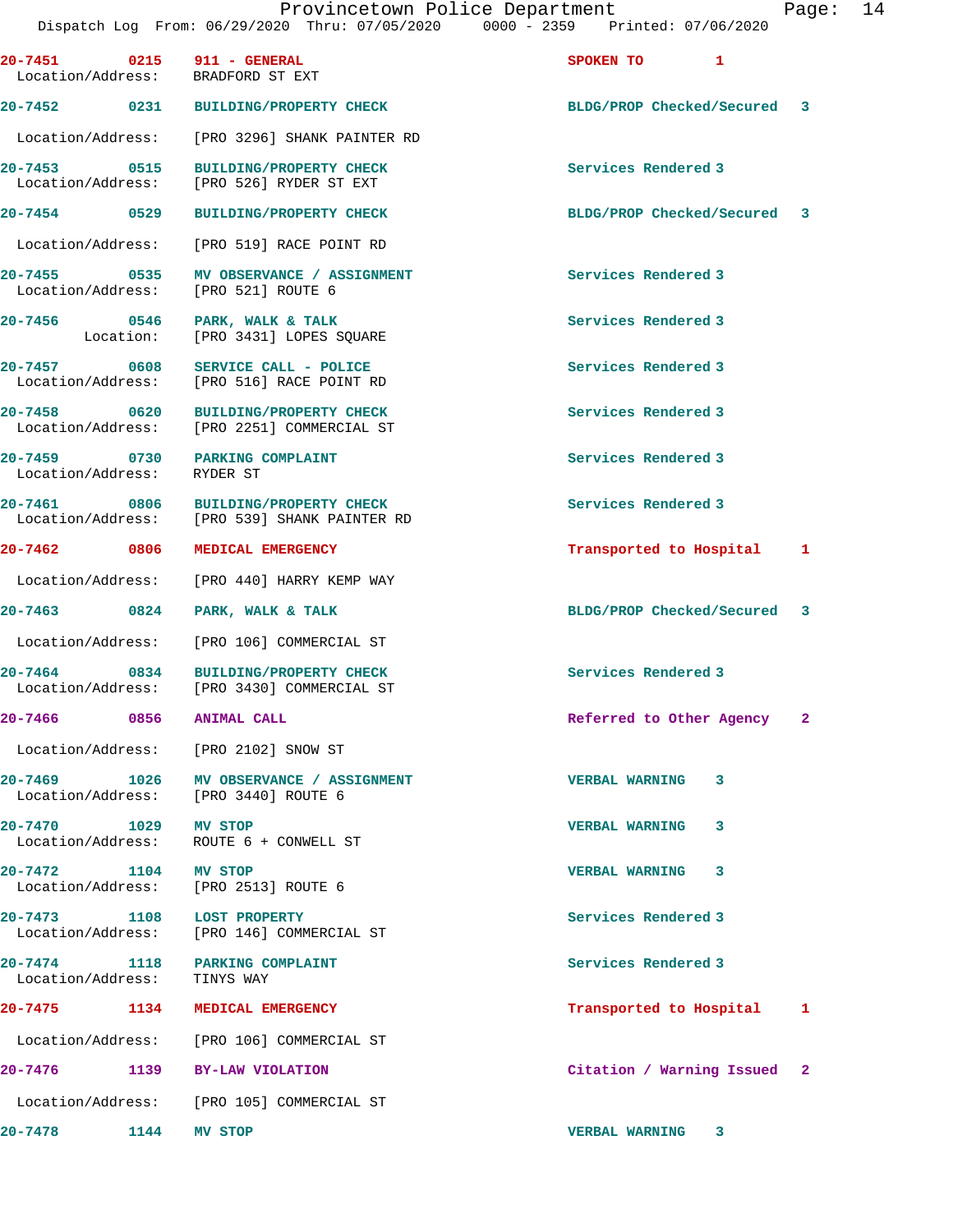|                                                                | Dispatch Log From: 06/29/2020 Thru: 07/05/2020 0000 - 2359 Printed: 07/06/2020   | Provincetown Police Department | Page: | 15 |
|----------------------------------------------------------------|----------------------------------------------------------------------------------|--------------------------------|-------|----|
|                                                                |                                                                                  |                                |       |    |
|                                                                | Location/Address: RYDER ST + COMMERCIAL ST                                       |                                |       |    |
|                                                                | 20-7479 1155 MEDICAL EMERGENCY<br>Location/Address: [PRO 3482] STABLE PATH       | Services Rendered 1            |       |    |
| 20-7480 1200 MV STOP                                           | Location/Address: COMMERCIAL ST + GOSNOLD ST                                     | VERBAL WARNING 3               |       |    |
|                                                                | 20-7481 1206 HARASSMENT / THREATS<br>Location/Address: [PRO 308] COMMERCIAL ST   | Services Rendered 2            |       |    |
| 20-7482 1212 ALARM - FIRE                                      | Location/Address: [PRO 4021] COMMERCIAL ST                                       | False Alarm 1                  |       |    |
|                                                                | 20-7484 1235 BUILDING/PROPERTY CHECK<br>Location/Address: [PRO 4136] BRADFORD ST | Services Rendered 3            |       |    |
| 20-7485 1242 LOST PROPERTY                                     | Location/Address: [PRO 542] SHANK PAINTER RD                                     | Services Rendered 3            |       |    |
|                                                                | 20-7487 1332 MEDICAL EMERGENCY                                                   | Transported to Hospital        | 1     |    |
|                                                                | Location/Address: [PRO 440] HARRY KEMP WAY                                       |                                |       |    |
|                                                                | 20-7488 1339 MEDICAL EMERGENCY                                                   | Transported to Hospital        | 1     |    |
|                                                                | Location/Address: [PRO 440] HARRY KEMP WAY                                       |                                |       |    |
| 20-7489 1359 FOLLOW UP                                         | Location/Address: [PRO 585] COMMERCIAL ST                                        | Services Rendered 2            |       |    |
|                                                                | 20-7490 1411 BUILDING/PROPERTY CHECK                                             | BLDG/PROP Checked/Secured 3    |       |    |
| Location/Address:                                              | [PRO 3287] ROUTE 6                                                               |                                |       |    |
| 1512<br>20-7492                                                | MEDICAL EMERGENCY<br>Location/Address: [PRO 1892] SHANK PAINTER RD               | PATIENT REFUSAL 1              |       |    |
|                                                                | 20-7493 1521 MEDICAL EMERGENCY                                                   | Transported to Hospital        | 1     |    |
|                                                                | Location/Address: [PRO 357] COMMERCIAL ST                                        |                                |       |    |
| 20-7494 1521 BY-LAW VIOLATION<br>Location/Address:             | SHANK PAINTER RD + BRADFORD ST                                                   | <b>VERBAL WARNING 2</b>        |       |    |
|                                                                | 20-7495 1539 SERVICE CALL - POLICE<br>Location/Address: [PRO 3204] COMMERCIAL ST | SPOKEN TO 3                    |       |    |
|                                                                | 20-7498 1608 LOST PROPERTY<br>Location/Address: [PRO 3296] SHANK PAINTER RD      | Services Rendered 3            |       |    |
|                                                                | 20-7499 1610 MEDICAL EMERGENCY                                                   | Transported to Hospital 1      |       |    |
|                                                                | Location/Address: [PRO 440] HARRY KEMP WAY                                       |                                |       |    |
|                                                                | 20-7497 1612 MV OBSERVANCE / ASSIGNMENT<br>Location/Address: [PRO 3440] ROUTE 6  | <b>VERBAL WARNING 3</b>        |       |    |
| 20-7500 1614 ASSIST CITIZEN<br>Location/Address: COMMERCIAL ST |                                                                                  | SPOKEN TO<br>3                 |       |    |
| 20-7501 1634 MV STOP                                           | Location/Address: ROUTE 6 + CONWELL ST                                           | VERBAL WARNING 3               |       |    |
| 20-7502 1643 MV STOP                                           | Location/Address: COMMERCIAL ST + BRADFORD ST                                    | VERBAL WARNING 3               |       |    |
|                                                                | 20-7504 1652 ASSIST DEPARTMENT / MUTUAL AID                                      | Referred to Other Agency 3     |       |    |
|                                                                |                                                                                  |                                |       |    |

Location/Address: [PRO 2521] ROUTE 6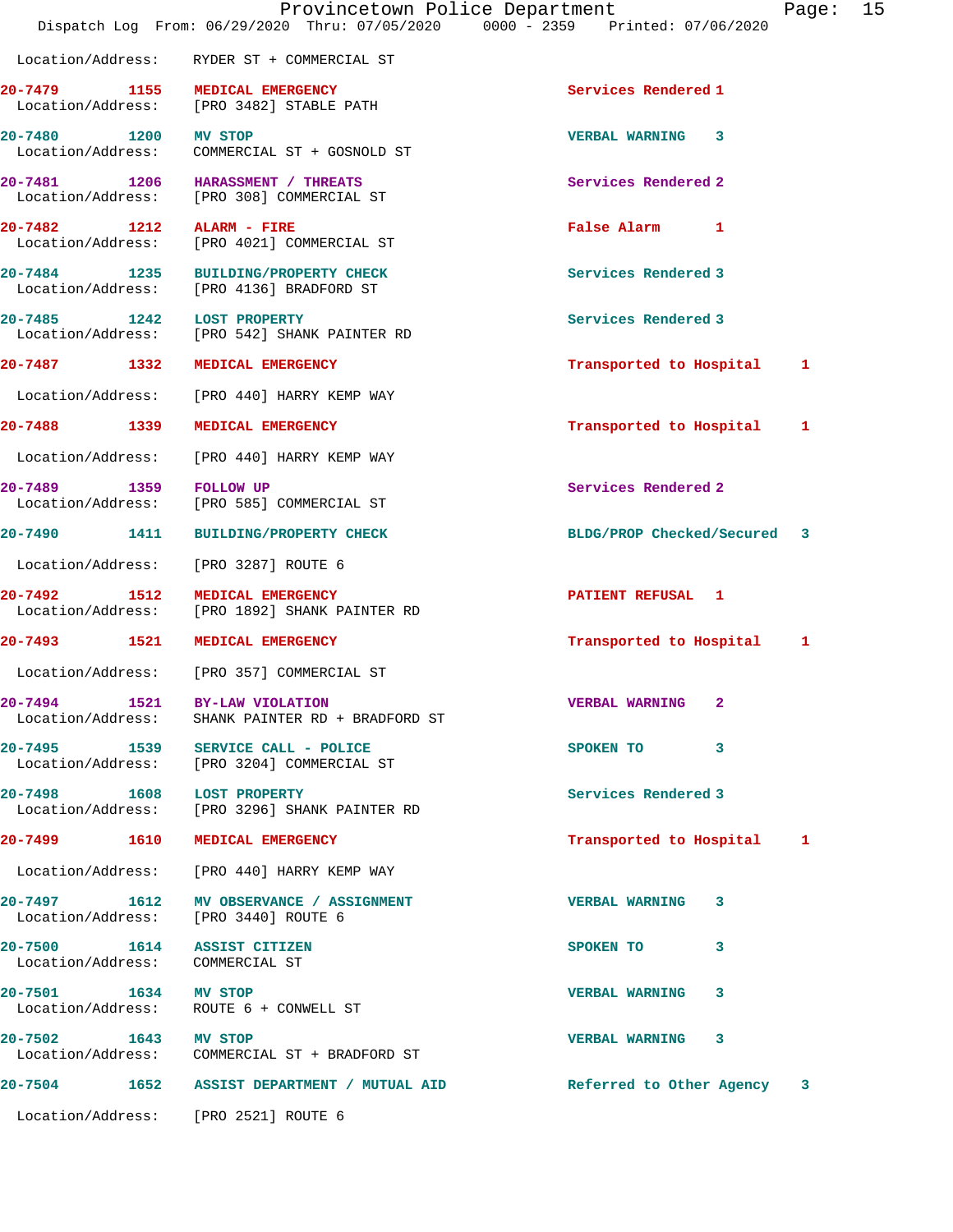Dispatch Log From: 06/29/2020 Thru: 07/05/2020 0000 - 2359 Printed: 07/06/2020 **20-7505 1656 MV STOP VERBAL WARNING 3**  Location/Address: BRADFORD ST + CENTER ST **20-7506** 1732 ASSAULT SPOKEN TO 1 Location/Address: [PRO 431] DYER ST **20-7508 1748 ANIMAL CALL Services Rendered 2**  Location/Address: [PRO 136] COMMERCIAL ST **20-7509 1818 SERVICE CALL - POLICE Transferred Custody 3** Location/Address: [PRO 3259] MACMILLAN WHARF **20-7510 1824 MEDICAL EMERGENCY PATIENT REFUSAL 1**  Location/Address: [PRO 3259] MACMILLAN WHARF **20-7511 1852 ANIMAL CALL SPOKEN TO 2**  Location/Address: [PRO 1952] COMMERCIAL ST **20-7513 1904 DISTURBANCE - FIGHT / ARGUMENT SPOKEN TO 1**  Location/Address: [PRO 105] COMMERCIAL ST **20-7514 1919 MEDICAL EMERGENCY Services Rendered 1**  Location/Address: [PRO 1952] COMMERCIAL ST **20-7518 1945 MEDICAL EMERGENCY PATIENT REFUSAL 1**  Location/Address: [PRO 3430] COMMERCIAL ST **20-7519 2011 SUSPICIOUS ACTIVITY SPOKEN TO 2**  Location/Address: [PRO 3430] COMMERCIAL ST **20-7520 2021 HAZARDS Services Rendered 2**  Location/Address: [PRO 2521] ROUTE 6 **20-7522 2030 PARKING COMPLAINT Citation / Warning Issued 3** Location/Address: COOK ST + BRADFORD ST **20-7523 2035 COMPLAINT - GENERAL Could Not Locate 3 2**  Location/Address: [PRO 1989] COMMERCIAL ST **20-7524 2040 MV STOP VERBAL WARNING 3**  Location/Address: MECHANIC ST + BRADFORD ST **20-7525 2040 NOISE COMPLAINT SPOKEN TO 3**  Location/Address: CONWELL ST **20-7526 2050 COMPLAINT - GENERAL SPOKEN TO 3**  Location/Address: PROVINCELANDS RD + BRADFORD ST EXT **20-7527 2057 MV STOP VERBAL WARNING 3**  Location/Address: [PRO 2521] ROUTE 6 20-7531 2120 PARK, WALK & TALK 20 PARK, 200 PARK 200 PARK 2012 CONTEXT AND RETAIL Location: CENTER/EAST **20-7532 2120 PARK, WALK & TALK Services Rendered 3**  Location/Address: [PRO 396] COMMERCIAL ST 20-7533 2138 PARK, WALK & TALK **PARK** Services Rendered 3 Location/Address: [PRO 1952] COMMERCIAL ST **20-7534 2145 SERVICE CALL - POLICE Services Rendered 3**  Location/Address: COMMERCIAL ST **20-7535 2151 SUSPICIOUS ACTIVITY Transferred Custody 2** Location/Address: [PRO 2539] RYDER ST EXT

**20-7536 2154 MEDICAL EMERGENCY Transported to Hospital 1**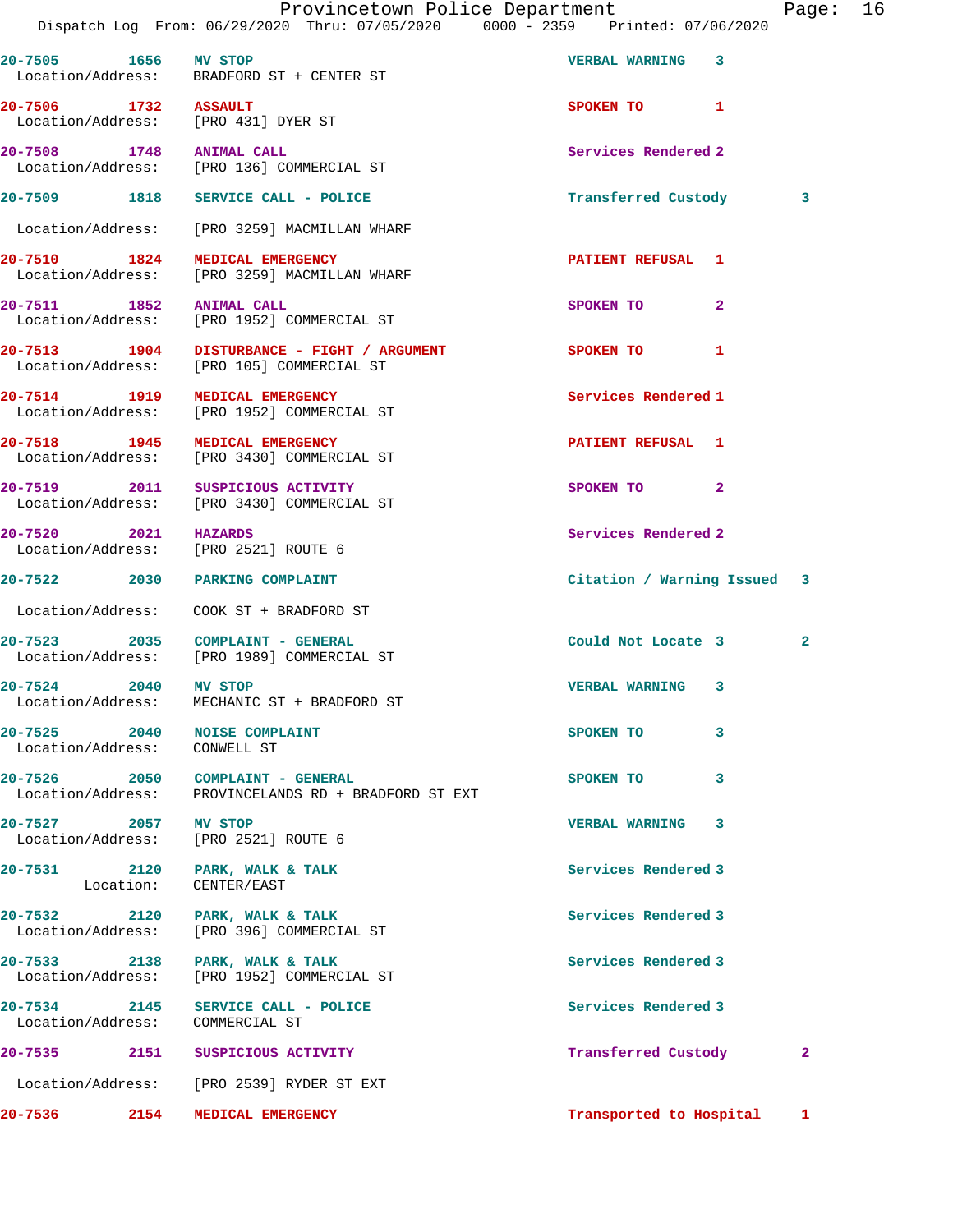|                      | Provincetown Police Department                                                 |                           | Page: 17 |  |
|----------------------|--------------------------------------------------------------------------------|---------------------------|----------|--|
|                      | Dispatch Log From: 06/29/2020 Thru: 07/05/2020 0000 - 2359 Printed: 07/06/2020 |                           |          |  |
|                      | Location/Address: COMMERCIAL ST                                                |                           |          |  |
|                      | 20-7537 2156 MEDICAL EMERGENCY                                                 | Transported to Hospital 1 |          |  |
|                      | Location/Address: [PRO 2539] RYDER ST EXT                                      |                           |          |  |
| 20-7538 2158 MV STOP | Location/Address: [PRO 3313] STANDISH ST                                       | VERBAL WARNING 3          |          |  |
|                      | 20-7540 2214 MEDICAL EMERGENCY                                                 | Transported to Hospital 1 |          |  |
| Location/Address:    | [PRO 2135] COMMERCIAL ST                                                       |                           |          |  |
| 20-7543 2243 HAZARDS | Location/Address: [PRO 106] COMMERCIAL ST                                      | <b>GONE ON ARRIVAL 2</b>  |          |  |
| 20-7542 2244 MV STOP | Location/Address: CEMETERY RD + WAREHAM ST                                     | VERBAL WARNING 3          |          |  |
|                      | 20-7544 2251 PARK, WALK & TALK<br>Location/Address: [PRO 146] COMMERCIAL ST    | Services Rendered 3       |          |  |
|                      | 20-7545 2256 COMPLAINT - GENERAL                                               | No Action Required        | 3        |  |
|                      | Location/Address: [PRO 3430] COMMERCIAL ST                                     |                           |          |  |
|                      | 20-7546 2300 COMPLAINT - GENERAL<br>Location/Address: [PRO 526] RYDER ST EXT   | Services Rendered 3       |          |  |
|                      | 20-7547 2302 PARKING COMPLAINT<br>Location/Address: [PRO 526] RYDER ST EXT     | Services Rendered 3       |          |  |
|                      | 20-7548 2327 PARK, WALK & TALK<br>Location/Address: [PRO 105] COMMERCIAL ST    | Services Rendered 3       |          |  |
|                      | 20-7549 2331 COMPLAINT - GENERAL<br>Location/Address: [PRO 3405] COMMERCIAL ST | Services Rendered 3       |          |  |
| 20-7551              | 2351 PARKING COMPLAINT<br>Location/Address: [PRO 526] RYDER ST EXT             | Services Rendered 3       |          |  |
| 2354<br>20-7552      | MV COMPLAINT                                                                   | SPOKEN TO<br>$\mathbf{2}$ |          |  |

**20-7553 2354 SUSPICIOUS ACTIVITY SPOKEN TO 2**  Location/Address: [PRO 3272] COMMERCIAL ST

## **For Date: 07/05/2020 - Sunday**

Location/Address: [PRO 2577] BRADFORD ST

| 20-7555<br>0012<br>Location/Address: | <b>HAZARDS</b><br>[PRO 106] COMMERCIAL ST                                    | Services Rendered 2 |                             |
|--------------------------------------|------------------------------------------------------------------------------|---------------------|-----------------------------|
| 20-7558                              | 0049 SERVICE CALL - POLICE<br>Location/Address: [PRO 542] SHANK PAINTER RD   | SPOKEN TO           | 3                           |
| 20-7556<br>0113                      | <b>BUILDING/PROPERTY CHECK</b>                                               |                     | BLDG/PROP Checked/Secured 3 |
|                                      | Location/Address: [PRO 516] RACE POINT RD                                    |                     |                             |
| 20-7557<br>0117                      | <b>BUILDING/PROPERTY CHECK</b>                                               |                     | BLDG/PROP Checked/Secured 3 |
| Location/Address:                    | BRADFORD ST                                                                  |                     |                             |
| $20 - 7559$<br>$\sim$ 0212           | <b>BUILDING/PROPERTY CHECK</b><br>Location/Address: [PRO 3430] COMMERCIAL ST | Services Rendered 3 |                             |
| 20-7560<br>0238<br>Location/Address: | MV OBSERVANCE / ASSIGNMENT<br>JOHNSON ST + BRADFORD ST                       | Services Rendered 3 |                             |
| $20 - 7561$<br>0310                  | <b>NOISE COMPLAINT</b>                                                       | SPOKEN TO           | 3                           |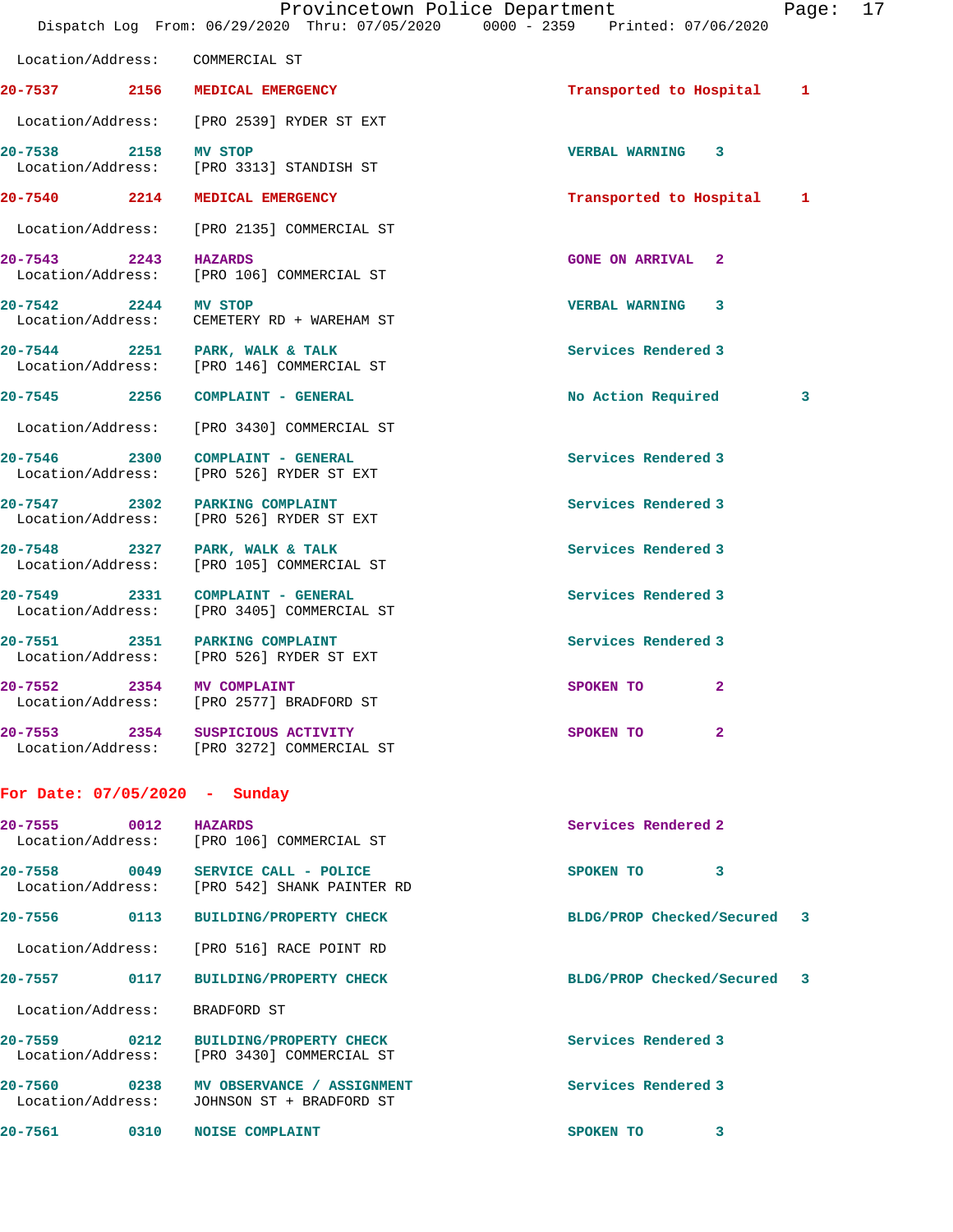|                                               |                                                                                   | Provincetown Police Department<br>Dispatch Log From: 06/29/2020 Thru: 07/05/2020 0000 - 2359 Printed: 07/06/2020 | 18<br>Page:  |
|-----------------------------------------------|-----------------------------------------------------------------------------------|------------------------------------------------------------------------------------------------------------------|--------------|
|                                               | Location/Address: [PRO 2161] COMMERCIAL ST                                        |                                                                                                                  |              |
|                                               | 20-7562 0514 MV OBSERVANCE / ASSIGNMENT                                           | No Action Required                                                                                               | 3            |
|                                               | Location/Address: [PRO 3611] CAPTAIN BERTIES WAY                                  |                                                                                                                  |              |
|                                               | 20-7563 0526 NOISE COMPLAINT<br>Location/Address: [PRO 2161] COMMERCIAL ST        | SPOKEN TO                                                                                                        | 3            |
|                                               | 20-7564 0548 MEDICAL EMERGENCY<br>Location/Address: [PRO 781] CAPTAIN BERTIES WAY | <b>PATIENT REFUSAL 1</b>                                                                                         |              |
|                                               | 20-7565 0549 NOISE COMPLAINT<br>Location/Address: [PRO 2161] COMMERCIAL ST        | SPOKEN TO                                                                                                        | 3            |
| 20-7566 0552                                  | <b>MEDICAL EMERGENCY</b>                                                          | Transported to Hospital                                                                                          | $\mathbf{1}$ |
|                                               | Location/Address: [PRO 106] COMMERCIAL ST                                         |                                                                                                                  |              |
|                                               | 20-7567 0631 SERVICE CALL - POLICE<br>Location/Address: [PRO 516] RACE POINT RD   | Services Rendered 3                                                                                              |              |
|                                               | 20-7569 0714 BY-LAW VIOLATION<br>Location/Address: [PRO 516] RACE POINT RD        | <b>VERBAL WARNING 2</b>                                                                                          |              |
| $20 - 7570$                                   | 0748 BUILDING/PROPERTY CHECK<br>Location/Address: [PRO 2977] COMMERCIAL ST        | Services Rendered 3                                                                                              |              |
|                                               | 20-7575 0938 PARKING COMPLAINT                                                    | Citation / Warning Issued 3                                                                                      |              |
|                                               | Location/Address: [PRO 1169] WINTHROP ST                                          |                                                                                                                  |              |
| 20-7574 0946<br>Location/Address:             | <b>BUILDING/PROPERTY CHECK</b><br>[PRO 2490] PROVINCELANDS RD                     | Services Rendered 3                                                                                              |              |
| 20-7576 0952 MV HIT & RUN                     | Location/Address: [PRO 357] COMMERCIAL ST                                         | SPOKEN TO                                                                                                        | $\mathbf{2}$ |
|                                               | 20-7577 1012 ALARM - GENERAL                                                      | No Action Required                                                                                               | 1            |
| Location/Address: CONWELL ST                  |                                                                                   |                                                                                                                  |              |
| 20-7578                                       | 1015<br><b>BUILDING/PROPERTY CHECK</b>                                            | BLDG/PROP Checked/Secured                                                                                        | 3            |
|                                               | Location/Address: [PRO 526] RYDER ST EXT                                          |                                                                                                                  |              |
| 20-7580 1034 FOLLOW UP                        | Location/Address: [PRO 357] COMMERCIAL ST                                         | Services Rendered 2                                                                                              |              |
| 20-7581 1047 MV COMPLAINT                     | Location/Address: [PRO 3440] ROUTE 6                                              | Services Rendered 2                                                                                              |              |
|                                               | 20-7583 1051 COMPLAINT - GENERAL<br>Location/Address: [PRO 3287] ROUTE 6          | Services Rendered 3                                                                                              |              |
|                                               | 20-7582 1052 BUILDING/PROPERTY CHECK                                              | BLDG/PROP Checked/Secured 3                                                                                      |              |
|                                               | Location/Address: [PRO 3430] COMMERCIAL ST                                        |                                                                                                                  |              |
|                                               | 20-7584 1106 LOST PROPERTY<br>Location/Address: [PRO 542] SHANK PAINTER RD        | Services Rendered 3                                                                                              |              |
| 20-7586 1111 ANIMAL CALL<br>Location/Address: | [PRO 106] COMMERCIAL ST                                                           | Services Rendered 2                                                                                              |              |
|                                               | 20-7585 1113 PARK, WALK & TALK<br>Location/Address: [PRO 105] COMMERCIAL ST       | Services Rendered 3                                                                                              |              |
|                                               | 20-7624 1149 ASSIST CITIZEN<br>Location/Address: [PRO 542] SHANK PAINTER RD       | Services Rendered 3                                                                                              |              |